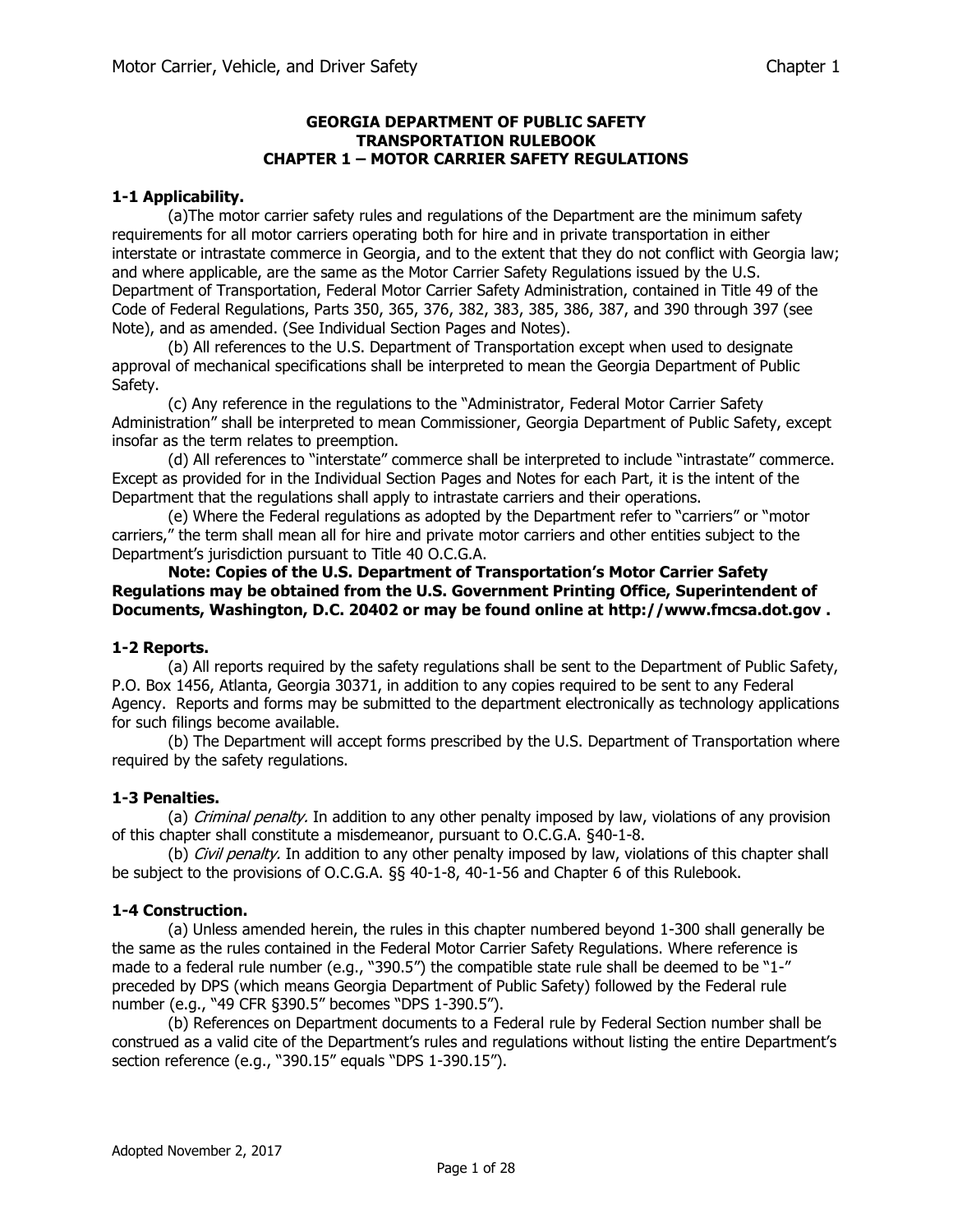# **1-5. Inspection of Vehicles and Carriers.**

(a) In performance of the duties specified in O.C.G.A. §§35-2-101, §40-1-8, 40-1-23 40-1-51, 40- 1-101, and 40-1-150, certified law enforcement officers employed by the Department or designated by the commissioner shall:

(1) Be authorized to carry firearms;

(2) Exercise arrest powers;

(3) Have the power to stop, enter upon, and inspect all motor vehicles using the public highways for purposes of determining whether such vehicles have complied with and are complying with laws, the administration or enforcement of which is the responsibility of the department;

(4) Have the power to examine the facilities where motor vehicles are housed or maintained and the books and records of motor carriers for purposes of determining compliance with laws, the administration or enforcement of which is the responsibility of the department;

(5) Perform regulatory compliance inspections of vehicles, drivers, cargo, packaging, records, book, and/or supporting documents;

(6) Exercise the powers generally authorized for law enforcement officers in the performance of their duties or otherwise to the extent needed to protect any life or property when the circumstances demand action.

(7) Enforce criminal and traffic laws on the public roadways of this state; and

(8) Perform any additional duties as defined in OCGA 35-2-33

(b) Certified law enforcement officers of the Department who are designated by the commissioner to perform Regulatory Compliance Inspections as outlined in O.C.G.A. 40-1-8, shall follow and adhere to procedures as outlined in the North American Standard Vehicle Inspection Procedures published by the Commercial Vehicle Safety Alliance related to the level of inspection being performed. All officers, agents and employees of a motor carrier shall comply with all reasonable and lawful request of officers in the performance of their official duties to include inspection of required registrations, inspection and examination of required records and operation of vehicle controls.

## **1-6. Out of Service Criteria.**

The North American Standard Out-of-Service Criteria published (and as may be amended from time to time) by the Commercial Vehicle Safety Alliance shall be the uniform criteria for placing unsafe vehicles, intermodal equipment, drivers, cargo and carrier operations out of service unless specifically required otherwise by any applicable rule, regulation or law. The Out of Service Criteria applies to both Lightweight Commercial Motor Vehicles and Commercial Motor Vehicles as defined by OCGA §40-1-1.

## **1-7. Safe Condition of Vehicles Required.**

Every motor vehicle and all parts thereof shall be maintained in a safe condition at all times; and the lights, brakes, and equipment shall meet such safety requirements as herein promulgated.

## **1-8. Basic Driver Requirements.**

Every driver employed to operate a motor vehicle for a motor carrier shall be at least 18 years of age, of temperate habits and good moral character, possess a valid driver's license, not use or possess prohibited drugs or alcohol while on duty, and shall be fully competent to operate the motor vehicle under his or her charge.

## **1-9. Accident Reports Required.**

Accidents arising from or in connection with the operation of motor common or contract carriers shall be reported to the commissioner of transportation in such detail and in such manner as the commissioner of transportation may require.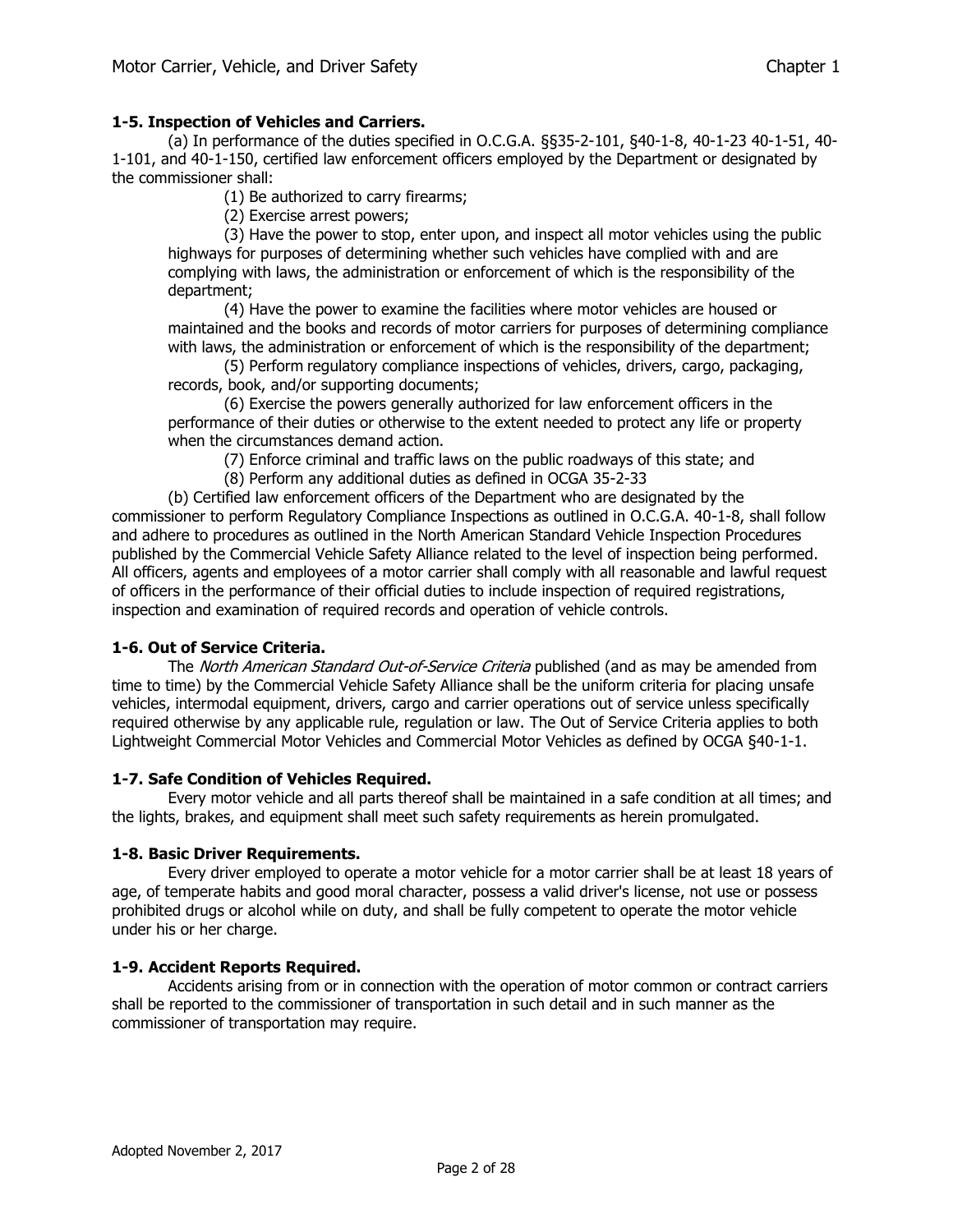## **1-10. Marking of Vehicles Required.**

Every motor common, contract, exempt, and private carrier's vehicles to have attached to each unit or vehicle such distinctive markings as shall be adopted by the commissioner of public safety. Such identification requirements shall comply with the applicable provisions of the Federal Unified Carrier Registration Act of 2005 or any successive requirement of Federal Laws or Regulations or the laws of the State of Georgia or these Rules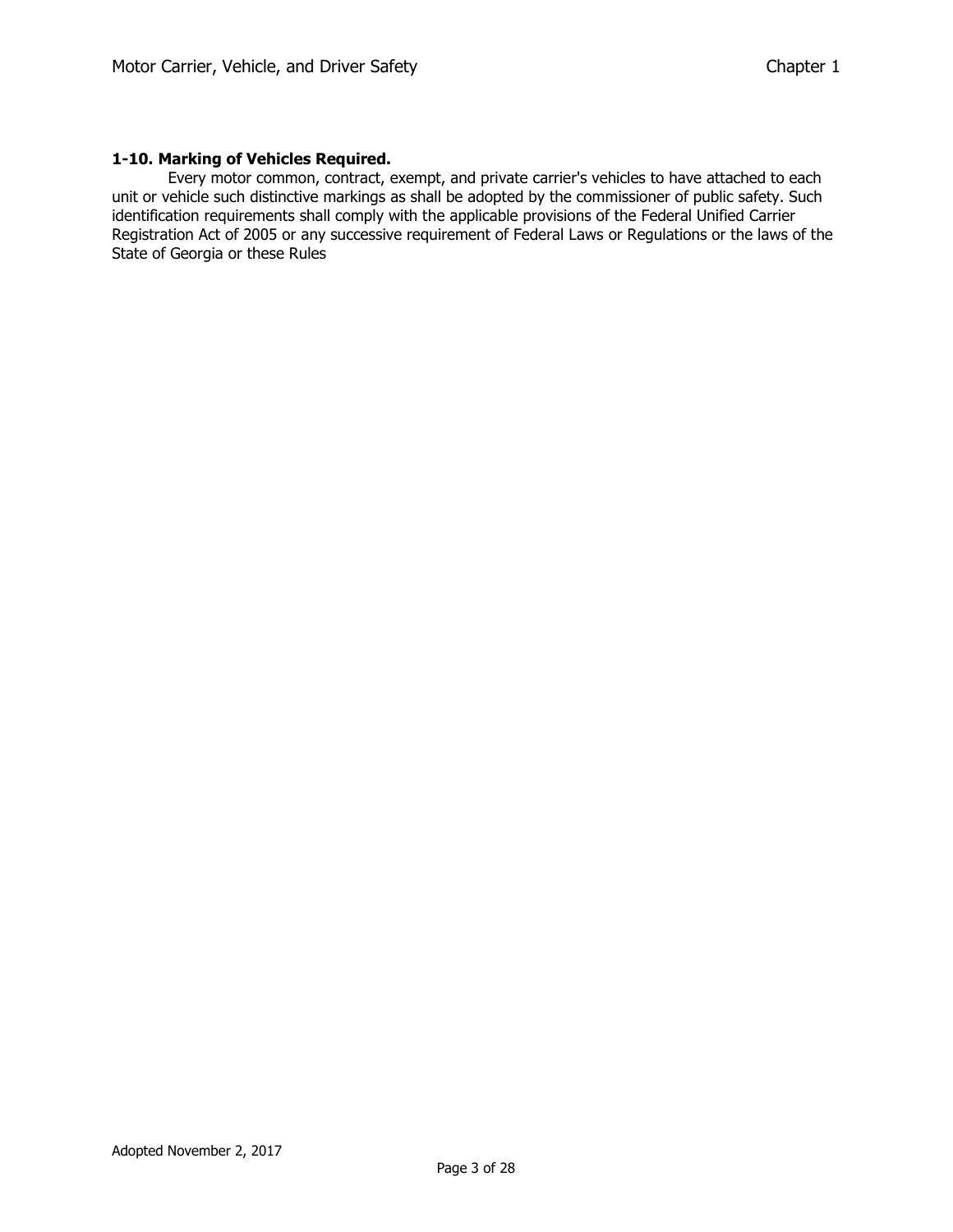## **Part 350 Commercial Motor Carrier Safety Assistance Program**

#### **1-350 Commercial Motor Carrier Safety Assistance Program.**

Except as amended by the Department herein, the balance of Rule 1-350 is contained in Commercial Motor Carrier Safety Assistance Program Regulations issued by the Federal Motor Carrier Safety Administration, U.S. Department of Transportation, Title 49 CFR Part 350, and as amended.

#### **1-350.1 Purpose.**

Insofar as necessary to insure consistency with federal regulations, the Department adopts this Part in order to assist with the implementation and maintenance of an ongoing motor carrier and hazardous materials safety program.

Reserved (No Department amendments)

#### **Part 365 Rules Governing Applications for Operating Authority**

## **1-365 Interstate Operating Authority.**

Except as amended by the Department herein, the balance of Rule 1-365 is contained in Rules Governing Application for Operating Authority Regulations issued by the Federal Motor Carrier Safety Administration, U.S. Department of Transportation, Title 49 CFR Part 365, and as amended.

#### **1-365.1 Purpose and Scope.**

Insofar as necessary to insure proper enforcement of Federal interstate operating authority regulations within this state, the Department adopts this Part in order to maintain compliance and compatibility with the Commercial Motor Carrier Safety Assistance Program. This Part is intended to apply only to interstate commerce except as provided for in Subpart F. Intrastate motor carriers shall comply with any applicable Operating Authority and Registration requirements contained in Title 40 O.C.G.A., including, but not limited to, §40-1-102, 40-2-140 and 44-1-13 O.C.G.A in addition to the requirements contained in 1-365.603 and 1-365.604.

## **Subpart F – Intrastate Registration and Authority**

## **1-365.600 Scope of the rules of this part**

The rules in this subpart define the procedures for motor carriers, property brokers, and freight forwarders to register with the Department to obtain authority to operate in intrastate commerce.

## **1-365.601 Definitions**

As used in this part, the following terms mean:

**Agricultural vehicle** means a farm vehicle which is controlled and operated by a farmer, including operation by employees or family members; used to transport agricultural products, farm machinery, or farm supplies to or from a farm; and operated in intrastate commerce; which vehicle is not used in the operations of a for-hire motor carrier; and which is not used for the transportation of hazardous materials other than that contained or described in 49 CFR §173.5, 49 CFR §173.6, or that is otherwise excepted from Subchapter C of Chapter I of Title 49 CFR (e.g. , batteries transported in accordance with §173.159). This term shall also include Covered Farm Vehicle as defined in 1-390.5.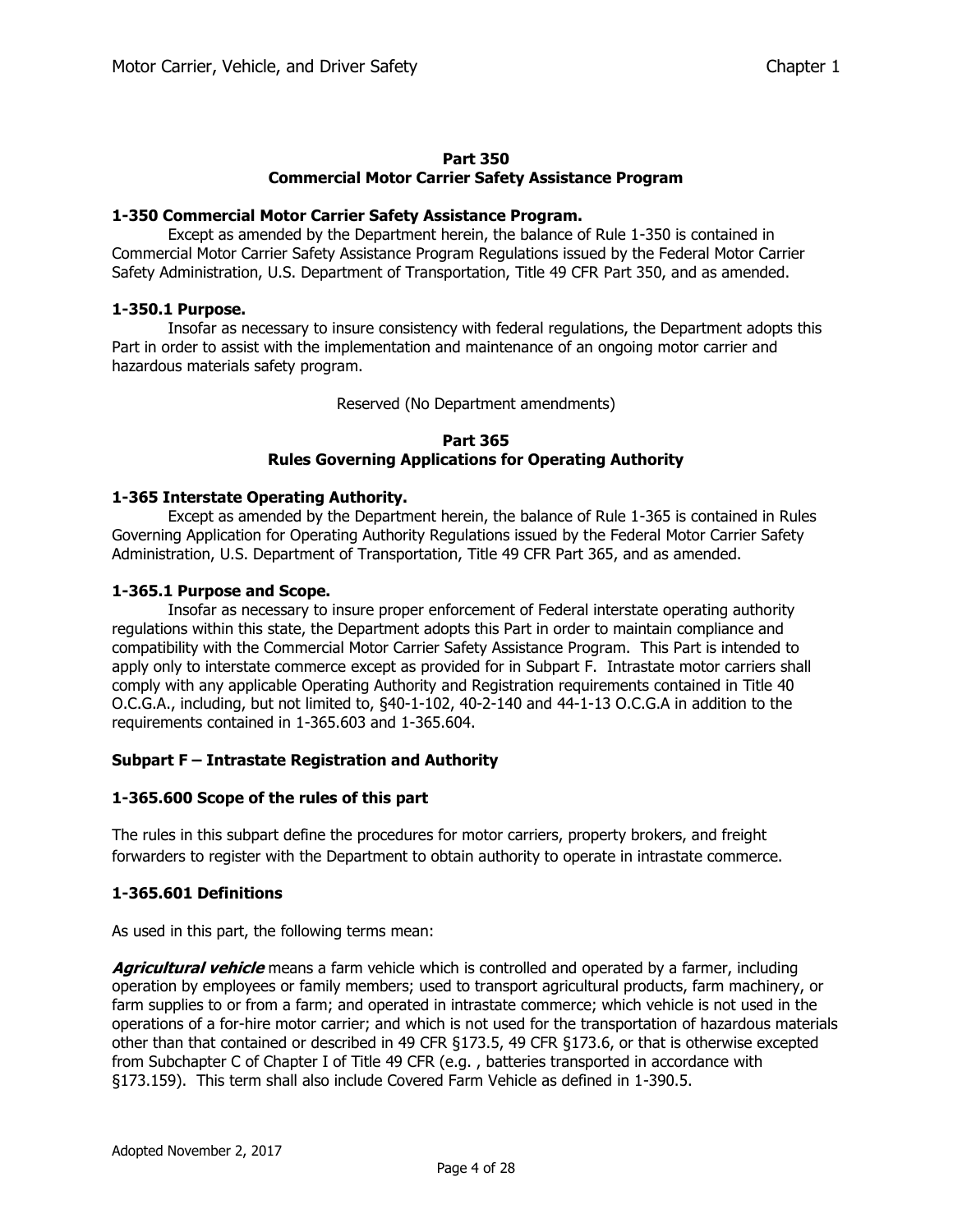**Commercial motor vehicle** means any self-propelled or towed motor vehicle used on a highway in intrastate commerce to transport passengers or property when the vehicle—

(1) Has a gross vehicle weight rating or gross combination weight rating, or gross vehicle weight or gross combination weight, of 4,536 kg (10,001 pounds) or more, whichever is greater; or

(2) Is designed or used to transport more than 10 passengers, including the driver, and is not used to transport passengers for compensation; or

(3) Is used in transporting material found by the Secretary of Transportation to be hazardous under 49 U.S.C. 5103 and transported in any quantity; or

**Commissioner** means the Commissioner of the Department of Public Safety

**Department** means the Department of Public Safety

**For Hire Intrastate Motor Carrier** means an entity engaged in the transportation of goods or ten or more passengers for compensation wholly within the boundaries of this state.

**Intrastate motor carrier** means any self-propelled or towed motor vehicle operated by an entity that is used on a highway in intrastate commerce to transport passengers or property and:

(A) Has a gross vehicle weight rating, gross combination weight rating, gross vehicle weight, or gross combination weight of 4,536 kg (10,001 lbs.) or more, whichever is greater;

(B) Is designed or used to transport more than ten passengers, including the driver, and is not used to transport passengers for compensation; or

(C) Is used to transport material found by the United States Secretary of Transportation to be hazardous pursuant to 49 U.S.C. Section 5103 and is transported in any quantity.

**Private motor carrier of passengers (nonbusiness)** means private motor carrier involved in the intrastate transportation of passengers not in the furtherance of a commercial enterprise.

**Volunteer Charitable Organization** means a bona fide charitable organization recognized by the Internal Revenue Service under  $\S501(c)(3)$  of the Internal Revenue Code, or church meeting the requirements of  $\S501(c)(3)$  and/or  $\S508(c)(1)(A)$  of the Internal Revenue Code, where such organization operates only commercial motor vehicles that do not require a commercial drivers' license, and, further, such organization is staffed and managed entirely by volunteers who receive no monetary awards, honoraria, or compensation, other than for actual expenses incurred on behalf of the organization, or for per diem expenses in accordance with limits established under the Internal Revenue Code.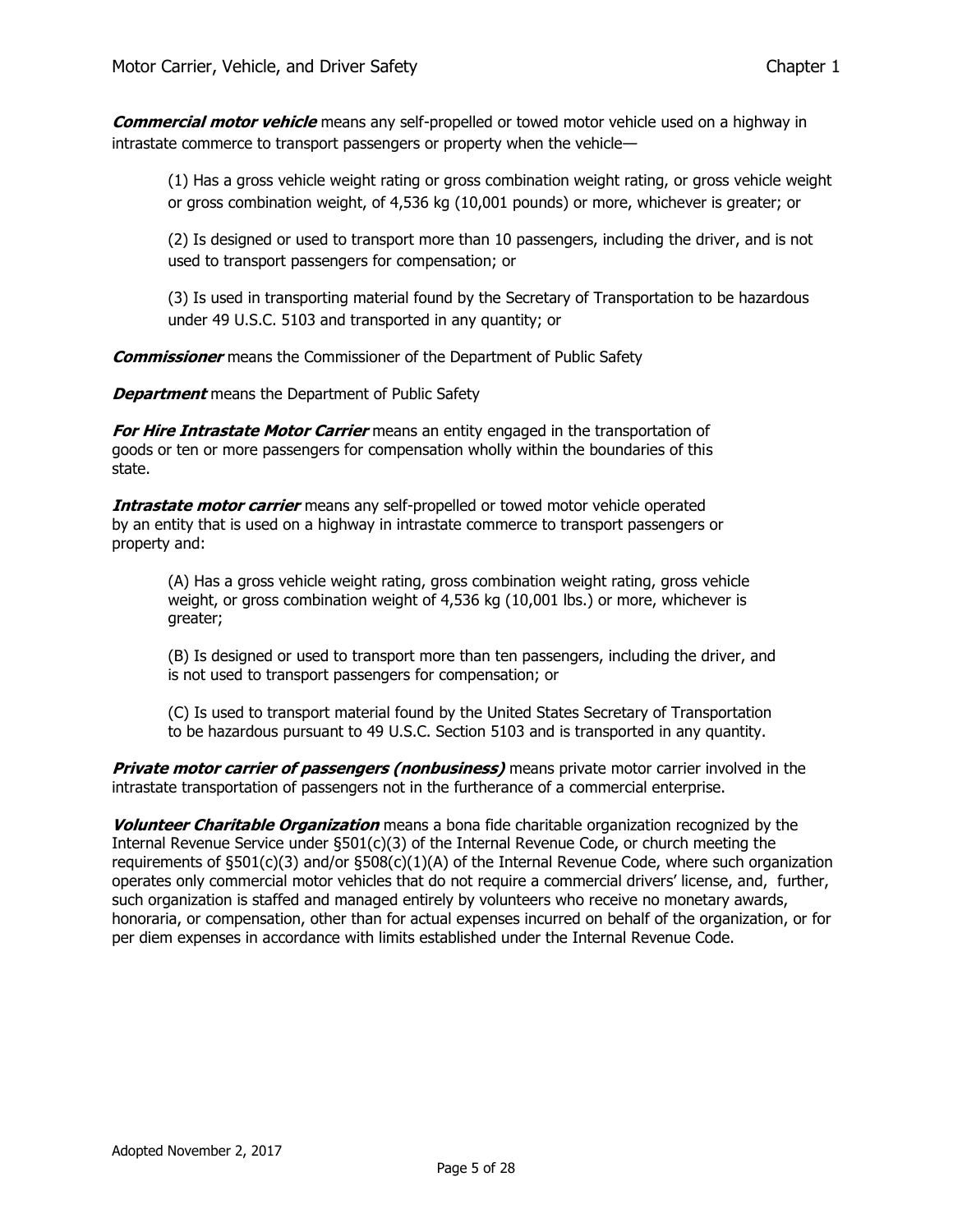## **1-365.602 Applicability**

- (a) The rules in Subpart F of this chapter are applicable to all employers, employees, and commercial motor vehicles, which transport property or passengers in intrastate commerce.
- (b) Exceptions. Unless otherwise specifically provided by State or Federal law, the rules in this subchapter do not apply to—
	- (1) All school bus operations as defined in 49 CFR [§390.5,](file:///C:/Users/sbmoore/AppData/Local/Raid/2242)
	- (2) Transportation performed by the Federal government, a State, or any political subdivision of a State, or an agency established under a compact between States that has been approved by the Congress of the United States;
	- (3) The occasional transportation of personal property by individuals not for compensation nor in the furtherance of a commercial enterprise;
	- (4) The transportation of human corpses or the emergency transportation of sick and injured persons;
	- (5) The operation of fire trucks and rescue vehicles involved in emergency and related operations;
	- (6) The operation of agricultural vehicles in intrastate commerce.
	- (7) Volunteer charitable organizations
	- (8) Private Motor Carrier of Passengers Non-business

## **1-365.603 Georgia Intrastate Motor Carrier Registration**

Any intrastate motor carrier, leasing company leasing to a motor carrier, broker, or freight forwarder that engages in intrastate commerce and operates a commercial motor vehicle on or over any public highway of this state shall register with the Department unless such carrier is currently registered under the Unified Carrier Registration Program.

## **1-365.604 Certain Passenger Carriers, Household Goods Movers and Non-consensual Towing**

Any motor carrier engaged in the operation certain passenger carrying vehicles, household's goods transportation or non-consensual towing operations shall be governed by the Georgia Motor Carrier Act of 2012 as outlined in OCGA Title 40 Chapter 1 Article 3 and by rules established by the Department.

## **1-365.605 Duration of Registration**

Any registration issued under this part shall be valid from January  $1<sup>st</sup>$  through December 31<sup>st</sup> of each calendar year unless otherwise specified. The commissioner may, at his discretion, choose to suspend the registration of any motor carrier found to be operating in an unsafe or unfit condition including but not limited to:

- (1) Any carrier which receives a permanent rating of "Unsatisfactory" as the result of an
	- investigation by the Department or by the Federal Motor Carrier Safety Administration;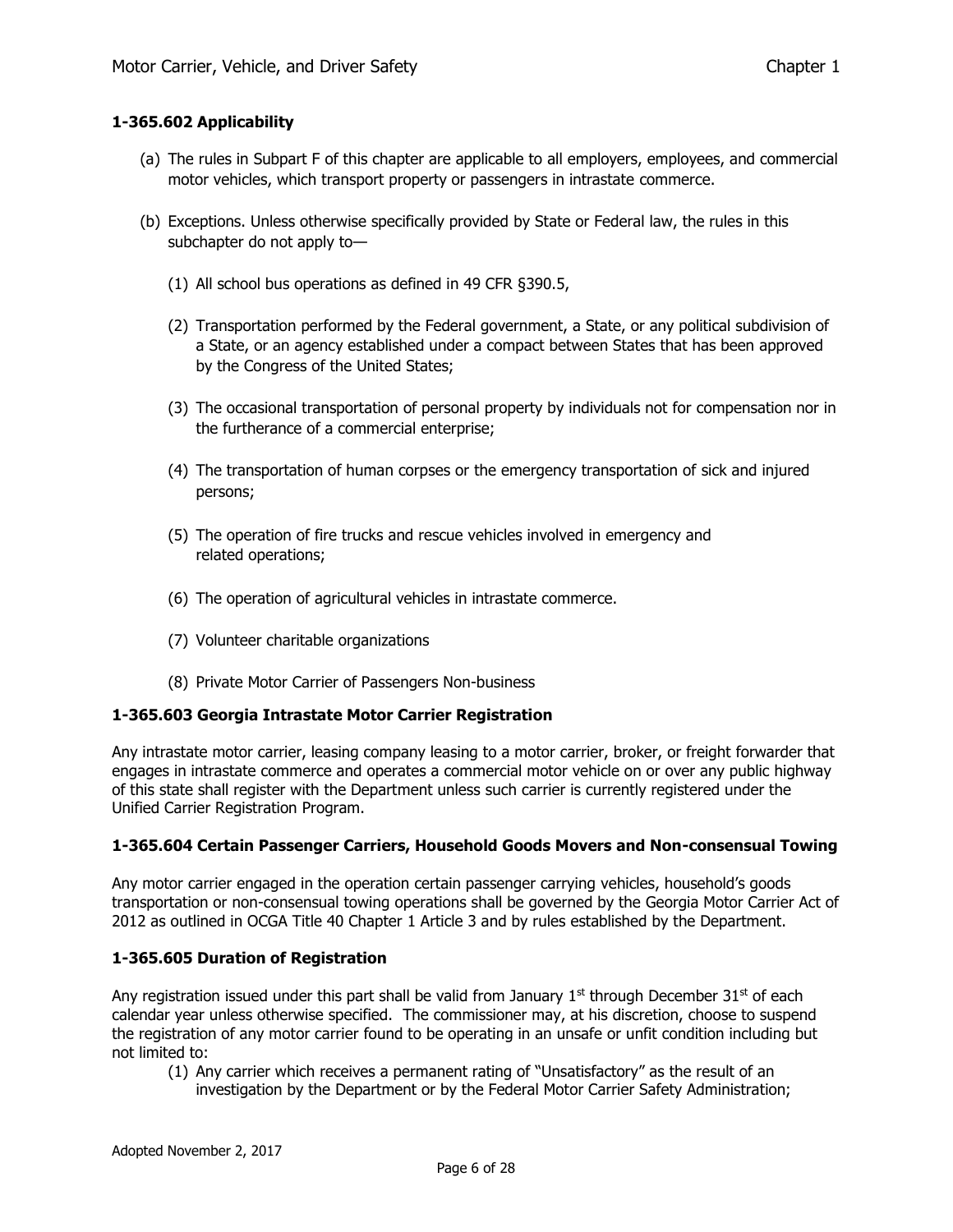- (2) Any carrier classified as an "Imminent Hazard" by the Department or the Federal Motor Carrier Safety Administration;
- (3) Any carrier subject to an Out of Service order by the Department or the Federal Motor Carrier Safety Administration whether for interstate commerce, intrastate commerce or both;
- (4) Any carrier whose authority is suspended or revoked under the provisions of the Georgia Motor Carrier Act of 2012 as outlined in OCGA Title 40 Chapter 1 Article 3 and subsequent rules established by the Department.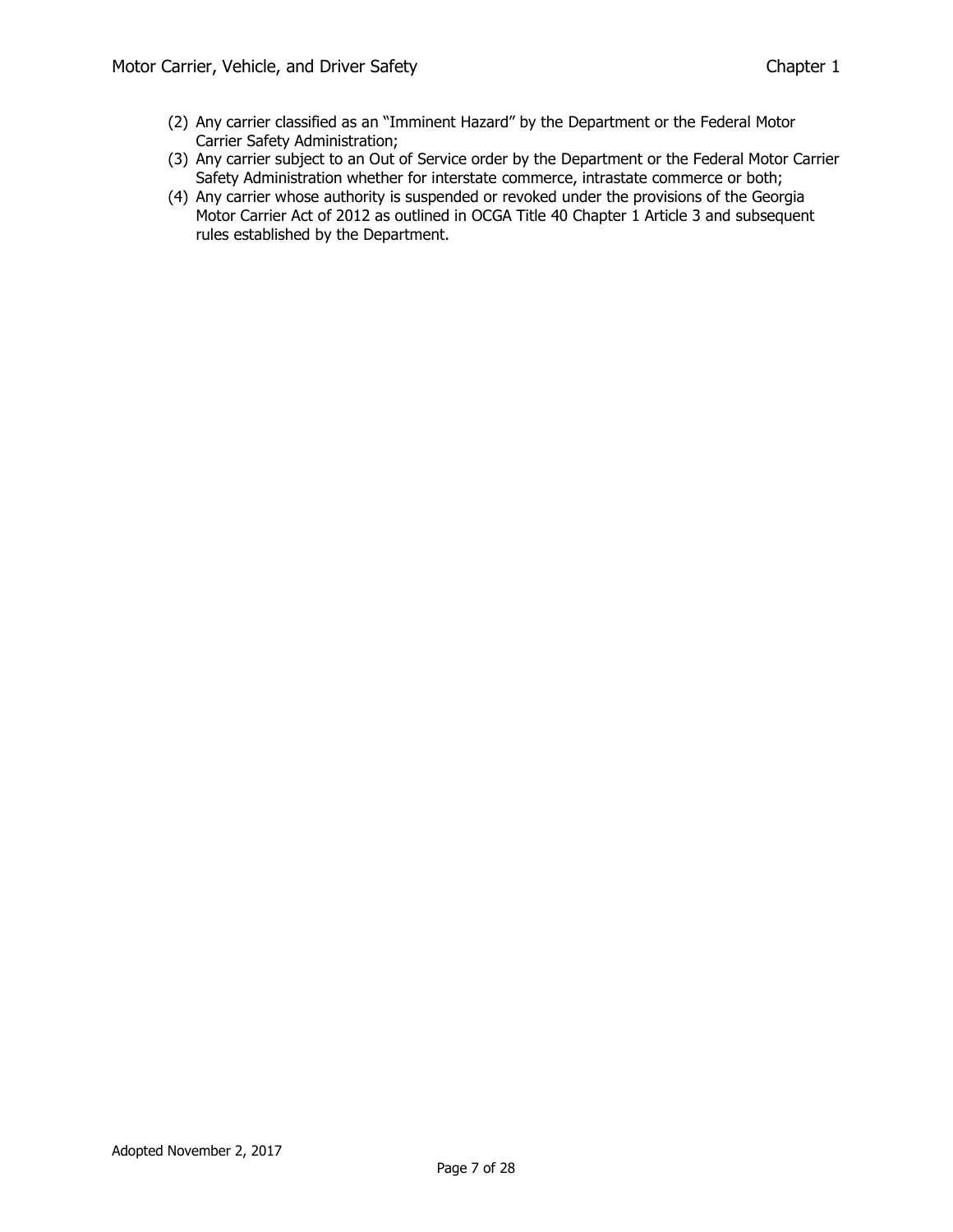#### **Lease and Interchange of Vehicles**

#### **1-376 Lease and Interchange of Vehicles.**

Except as amended by the Department herein, the balance of Rule 1-376 is contained in Lease and Interchange of Vehicles Regulations issued by the Federal Motor Carrier Safety Administration, U.S. Department of Transportation, Title 49 CFR Part 376, and as amended.

Reserved (No Department amendments)

## **Part 382 Controlled Substances and Alcohol Use and Testing**

#### **1-382 Controlled Substances and Alcohol Use and Testing**.

Except as amended by the Department herein, the balance of Rule 1-382 is contained in Controlled Substance and Alcohol Use and Testing Regulations issued by the Federal Motor Carrier Safety Administration, U.S. Department of Transportation, Title 49 CFR Part 382, and as amended.

Reserved (No Department amendments)

#### **Part 383**

#### **Commercial Driver's License Standards; Requirements and Penalties**

#### **1-383 Commercial Driver's License Standards**.

Except as amended by the Department herein, the balance of Rule 1-383 is contained in Commercial Driver's License Regulations issued by the Federal Motor Carrier Safety Administration, U.S. Department of Transportation, Title 49 CFR Part 383, and as amended. These regulations are adopted for the purpose of enforcement and to assist the Department of Driver Services with ensuring compliance with applicable Federal Commercial Driver's License Standards.

Reserved (No Department amendments)

#### **Part 385 Safety Fitness Procedures**

#### **1-385 Safety Fitness Procedures**.

Except as amended by the Department herein, the balance of rule 1-385 is contained in Safety Fitness Procedures regulations issued by the Federal Motor Carrier Safety Administration, U.S. Department of Transportation, Title 49 CFR Part 385, and as amended.

Reserved (No Department amendments)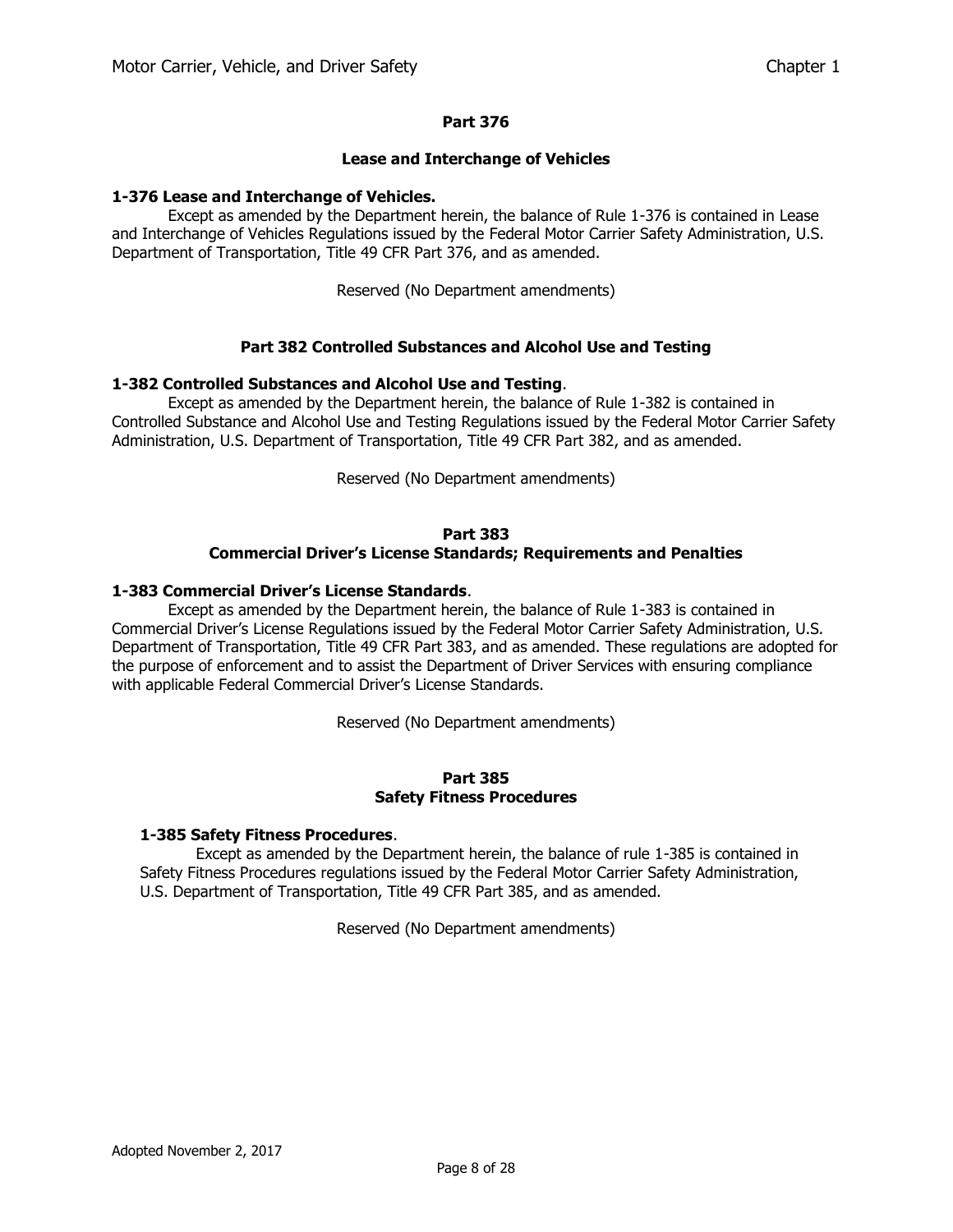# **Rules of Practice for Motor Carrier, Broker, Freight Forwarder, and Hazardous Materials Proceedings**

#### **1-386 Rules of Practice for Motor Carrier, Broker, Freight Forwarder, and Hazardous Materials Proceedings.**

Except as amended by the Department herein, the balance of Rule 1-386 is contained in Rules of Practice for Motor Carrier, Broker, Freight Forwarder, and Hazardous Materials Proceedings Regulations issued by the Federal Motor Carrier Safety Administration, U.S. Department of Transportation, Title 49 CFR Part 386, and as amended.

## **1-386.1 Purpose and Scope.**

Insofar as necessary to insure proper enforcement of Federal out-of-service regulations within this state, the Department adopts this Part in order to maintain compliance and compatibility with the Commercial Motor Carrier Safety Assistance Program. This Part is intended to apply only to interstate commerce and those intrastate operations of interstate carriers subject to the jurisdiction of the Federal Motor Carrier Safety Administration.

Reserved (No Department amendments)

#### **Part 387 Minimum Levels of Financial Responsibility for Motor Carriers**

# **1-387 Minimum Levels of Financial Responsibility for Motor Carriers.**

Except as amended by the Department herein, the balance of Rule 1-387 is contained in Minimum Levels of Financial Responsibility for Motor Carriers Regulations issued by the Federal Motor Carrier Safety Administration, U.S. Department of Transportation, Title 49 CFR Part 387, and as amended.

## **1-387.1 Purpose and Scope.**

Insofar as necessary to insure proper enforcement of Federal financial responsibility regulations within this state, the Department adopts this Part in order to maintain compliance and compatibility with the Commercial Motor Carrier Safety Assistance Program. This Part is intended to apply only to interstate commerce and those operations of intrastate carriers subject to the jurisdiction of the Federal Motor Carrier Safety Administration as provided for in 49 CFR Part 387. It is not the intent of the Department to impose Federal financial responsibility limits on intrastate motor carriers not otherwise subject to 49 CFR Part 387.

Reserved (No Department amendments)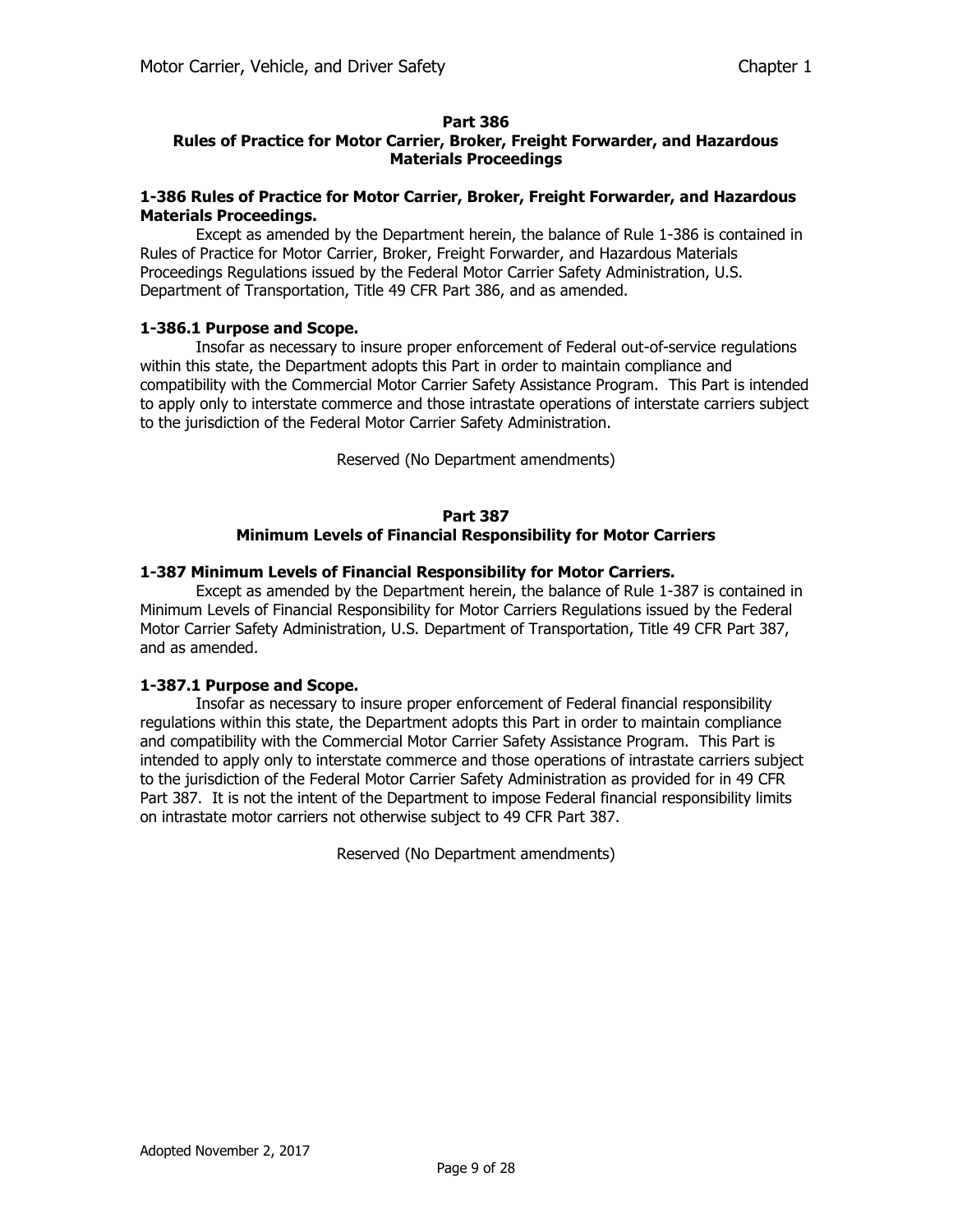#### **Part 390 General**

## **1-390 Motor Carrier Safety Regulations—General**.

Except as amended by the Department herein, balance of Rule 1-390 is contained in the Motor Carrier Safety Regulations issued by the Federal Motor Carrier Safety Administration, U.S. Department of Transportation, in Title 49 CFR Part 390, and as amended.

## **Subpart A—General Applicability and Definitions**

# **1-390.3 (l) & (m) General Applicability.**

(l) The Transportation Rules of the Department of Public Safety are applicable to all employers, employees, and commercial motor vehicles, which transport property or passengers in interstate or intrastate commerce, except as expressly exempted by law.

(m) The transportation of hazardous materials in interstate and intrastate commerce is fully subject to the applicable provisions of this Chapter.

# **1-390.5 Definitions.**

Except as amended by the Department herein, balance of 1-390.5 definitions are contained in the Motor Carrier Safety Regulations issued by the Federal Motor Carrier Safety Administration, U.S. Department of Transportation, 49 CFR §390.5, and as amended. The following definitions are inserted in the appropriate alphabetical order:

Agricultural vehicle means a farm vehicle which is controlled and operated by a farmer, including operation by employees or family members; used to transport agricultural products, farm machinery, or farm supplies to or from a farm; and operated within a 150 air-mile radius of such person's farm; which vehicle is not used in the operations of a for-hire motor carrier; and which is not used for the transportation of hazardous materials other than that contained or described in 49 CFR §173.5, 49 CFR §173.6, or that is otherwise excepted from Subchapter C of Chapter I of Title 49 CFR (e.g. , batteries transported in accordance with §173.159).

Covered Farm Vehicle (1) means a straight truck or articulated vehicle -

- (i) Registered in a State with a license plate or other designation issued by the State of registration that allows law enforcement officials to identify it as a farm vehicle;
- (ii) Operated by the owner or operator of a farm or ranch, or an employee or family member of an owner or operator of a farm or ranch;
- (iii) Used to transport agricultural commodities, livestock, machinery or supplies to or from a farm or ranch; and
- (iv) Not used in for-hire motor carrier operations; however, for-hire motor carrier operations do not include the operation of a vehicle meeting the requirements of paragraphs (1)(i) through (iii) of this definition by a tenant pursuant to a crop share farm lease agreement to transport the landlord's portion of the crops under that agreement.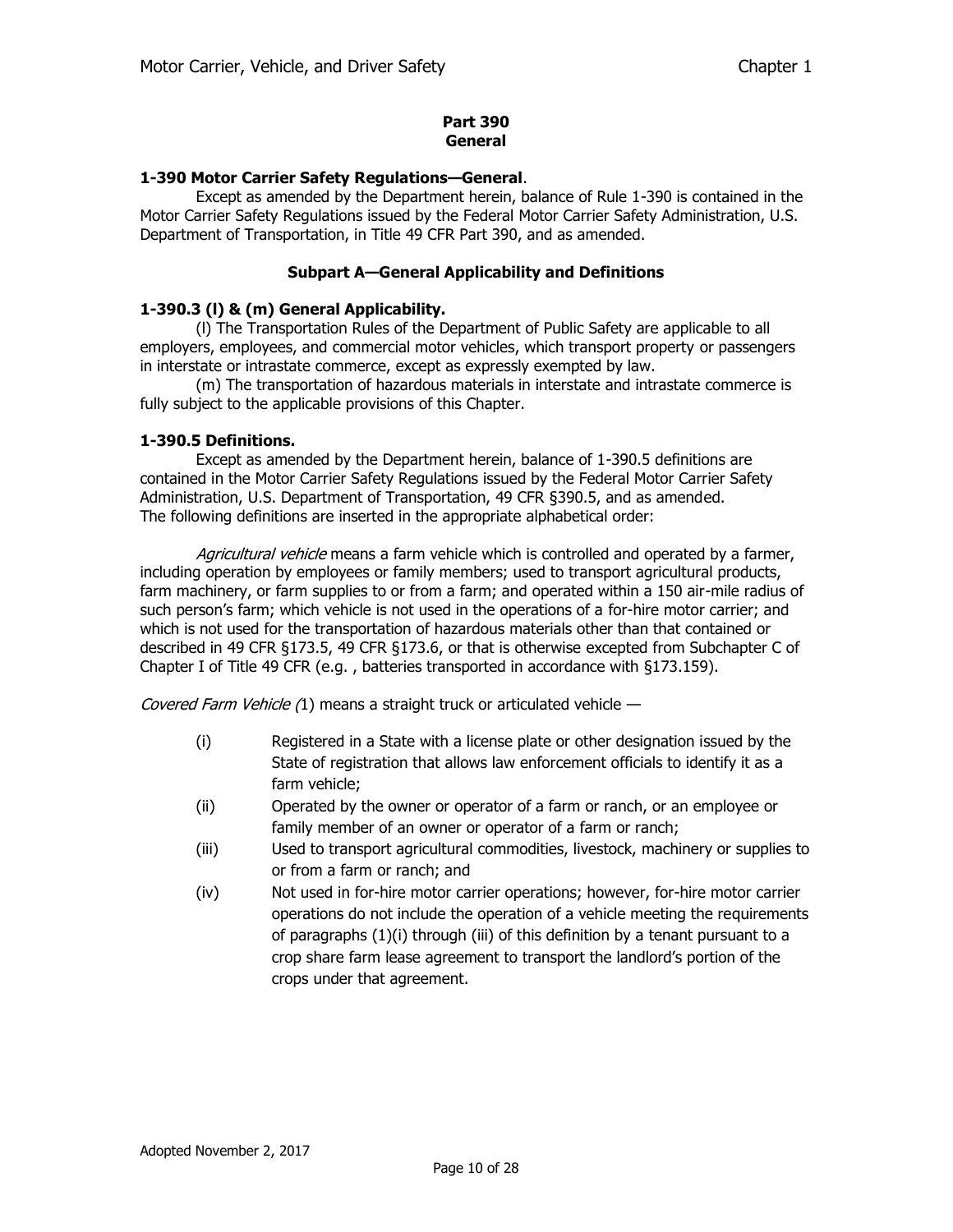(2) Meeting the requirements of paragraphs  $(1)(i)$  through (iv) of this definition:

- (i) With a gross vehicle weight or gross vehicle weight rating, whichever is greater, of 26,000 pounds or less may utilize the exemptions in § 390.39 anywhere in the United States; or
- $(ii)$  With a gross vehicle weight or gross vehicle weight rating, whichever is greater, of more than 26,001 pounds may utilize the exemptions in § 390.39 anywhere in the State of registration or across State lines within 150 air miles of the farm or ranch with respect to which the vehicle is being operated

Exempt motor carrier means a person engaged in transportation exempt from economic regulation by the Federal Motor Carrier Safety Administration, U.S. Department of Transportation, or their successor agencies under 49 U.S.C. 13506; or the Georgia Department of Public Safety; or a motor carrier engaged in the contract transportation of U.S. Mail. "Exempt motor carriers" are subject to the Department's safety and hazardous material rules and regulations.

Lightweight commercial motor vehicle has the same meaning as specified in O.C.G.A. §40-1-1.

Other Traction Device means any device, which when in use, is affixed to or in contact with the drive wheels of a commercial motor vehicle and provides a level of additional traction greater than or equal to a tire chain as defined in this part.

Pipeline Welding Truck means a motor vehicle traveling in the State in which the vehicle is registered or another state that is:

- 1) Owned by a welder;
- 2) Is a pickup style truck;
- 3) Is equipped with a welding rig that is used in the construction and maintenance of pipeline; and
- 4) Has a GVWR, GCWR, gross vehicle weight or gross combination weight of 15,000lbs or less.

Special Agent See Appendix B to Subchapter B-Special Agents. Any reference to "Special Agent" shall also include any law enforcement personnel of the Department designated pursuant to O.C.G.A. §§35-2-32, 35-2-33, 35-2-100, 35-2-101, 40-1-8, and 40-1-23 and/or other personnel authorized to conduct commercial vehicle inspections pursuant based upon to a Memorandum of Understanding approved by the Commissioner of Public Safety.

Tire Chain means metal chains which consist of two circular metal loops, positioned on each side of a tire, connected by not less than nine evenly spaced chains across the tire tread or any other traction devices as provided for by rules and regulations of the commissioner of public safety.

Volunteer Charitable Organization means a bona fide charitable organization recognized by the Internal Revenue Service under §501(c)(3) of the Internal Revenue Code, or church meeting the requirements of  $\S501(c)(3)$  and/or  $\S508(c)(1)(A)$  of the Internal Revenue Code, where such organization operates only commercial motor vehicles that do not require a commercial drivers' license, and, further, such organization is staffed and managed entirely by volunteers who receive no monetary awards, honoraria, or compensation, other than for actual expenses incurred on behalf of the organization, or for per diem expenses in accordance with limits established under the Internal Revenue Code.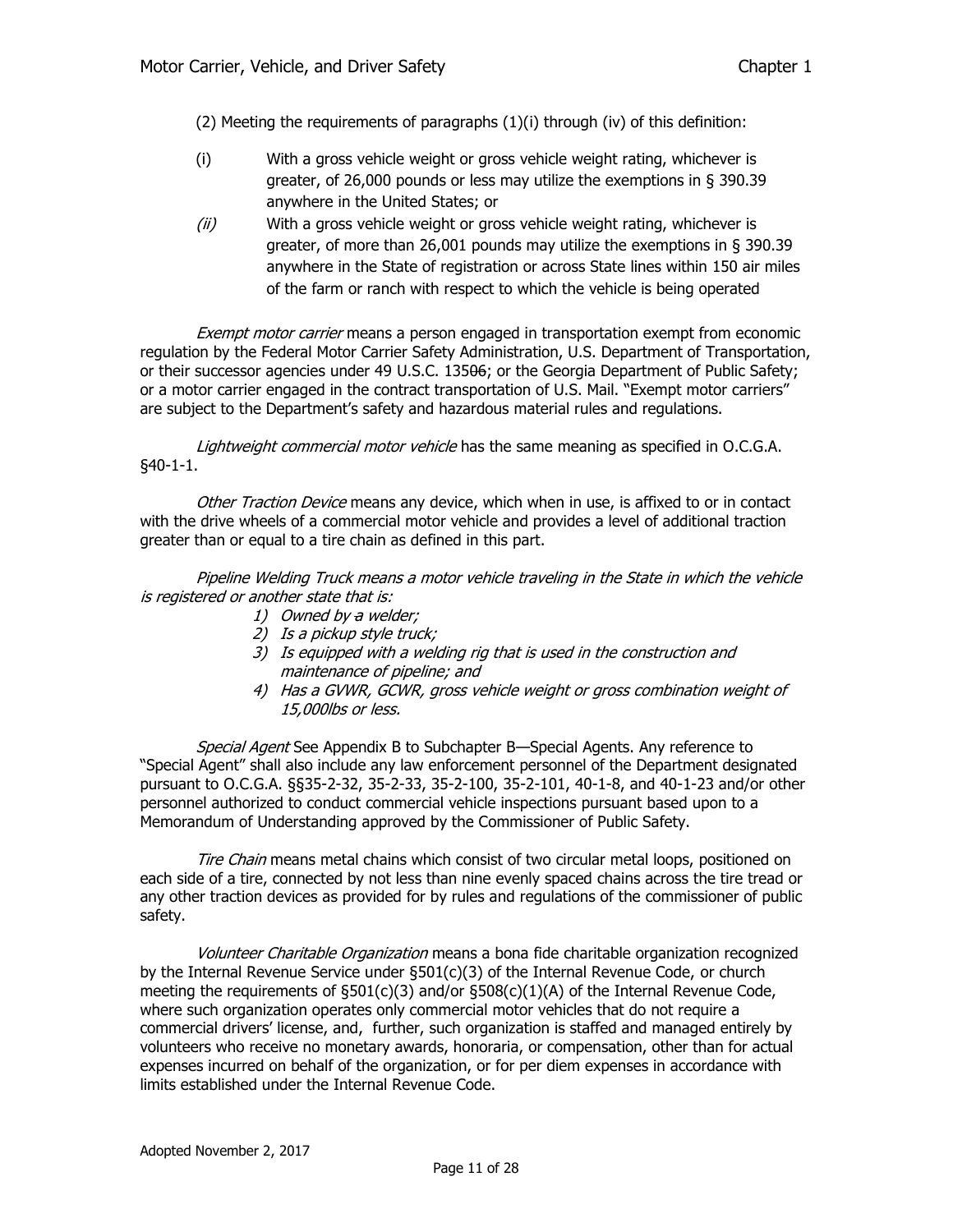### **1-390.15(c) Assistance in Investigations and Special Studies.**

(c) Motor carriers shall obtain and maintain on file for a period of at least three years a legible copy of any police or insurance company accident report for any accident involving motor vehicles which they own or control.

## **1-390.19(j)&(k) Motor Carrier Identification Report.** (Intrastate motor carriers)

(j) Motor carrier identification report.

(1) All motor carriers and intermodal equipment providers currently conducting operations solely in intrastate commerce shall use the Federal Motor Carrier Safety Administration Unified Registration System and obtain a motor carrier identification number. Intrastate motor carriers and intermodal equipment providers shall periodically update their MCS-150 filings in accordance with the same schedule as interstate motor carriers as provided for in paragraph (b) of this section. Exception: The provisions of this paragraph do not apply to a motor carrier that:

(i) Also engages in interstate or foreign commerce, and

(ii) Has registered with the FMCSA,

(2) The Unified Registration System is available from the Federal Motor Carrier Safety Administration at their web site: [https://www.fmcsa.dot.gov/registration.](https://www.fmcsa.dot.gov/registration)

(3) A carrier which engages solely in intrastate commerce and subsequently begins interstate operations shall comply with the provisions of Title 49 CFR §390.19, and shall update their registration with the Federal Motor Carrier Safety Administration.

(k) Failure to report. Failure by a motor carrier or intermodal equipment provider to register with the FMCSA, pursuant to the provisions of this section, or furnishing misleading information or making false statements upon the registration shall subject the offender to civil and/or criminal penalties as provided for by law.

## **1-390.21(h) Marking of CMVs and Intermodal Equipment.**

(h) Intrastate motor carriers and intermodal equipment providers. Except as provided for in subparagraph (2) of this paragraph, all CMVs and intermodal equipment shall comply with the marking requirements of this section, regardless whether engaged in interstate or intrastate commerce.

(1) If the carrier or intermodal equipment provider is engaged solely in intrastate transportation, the motor carrier identification number shall be displayed as provided for in paragraph (a) of this section, except that the USDOT marking shall be followed by the letters "GA" (Example: USDOT 000000 GA).

(2) Lightweight Commercial Motor Vehicles as defined by OCGA §40-1-1, other than a "Limousine" or "Limousine Carrier Vehicle" as defined by OCGA §40-1- 151, must be marked and identified with the name of the motor carrier, city and state of principle domicile, and company telephone number. Such markings must meet the size, shape, location and color requirements as specified by Title 49 CFR, 390.21.

(3) Vehicles operated by limousine carriers must be marked and identified as required by OCGA §40-1-167;

(4) Persons claiming the "Covered Farm Vehicle" exception, as defined in Rule 1- 390.5, may meet the Covered Farm Vehicle designation requirements by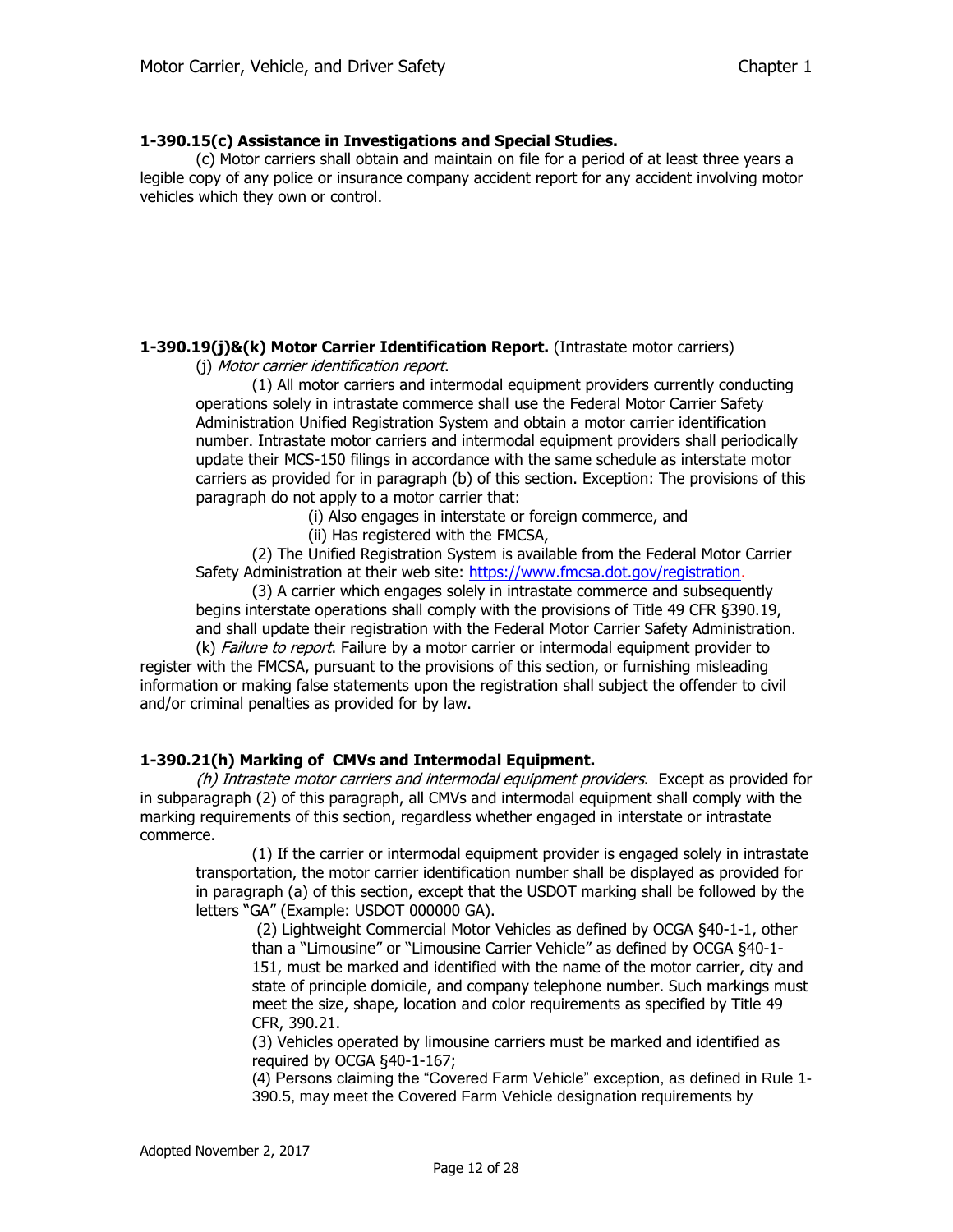completing a "Covered Farm Vehicle Designation Certificate" prescribed by the commissioner to be carried on the vehicle and presented upon request of a law enforcement officer of the Department; or, said vehicle may be equipped with a license plate or other special designation by the State in which the vehicle is registered to allow for identification of the vehicle as a "covered farm vehicle."

### **1-390.23(a)(3)(iii) Tow Trucks Responding to Emergencies.**

(iii) This exemption shall apply to Parts 393 and 396 of these regulations only until the wrecked or disabled vehicles can be removed from the roadway to a place of safety where the tow operator can comply, not to exceed five miles distance, or, on a limited access highway, the next available exit, rest area, weigh station, or accident investigation site, whichever comes first.

### **1-390.39 Covered Farm Vehicles**

[The rules in this part are in addition to those found in 1-390.51]

Every commercial motor vehicle meeting the definition of "Covered Farm Vehicle" operated in this State shall be subject to the Rules as adopted by the Commissioner of Public Safety in regards to safety except as provided herein. These exemptions shall not take away from and shall be in addition to any other exemptions provided in this part.

- a) Covered Farm Vehicles shall be exempt from the following**:**
	- 1) Rule 1-383 Relating to Commercial Driver's License
	- 2) Rule 1-382 Relating to Controlled Substance and Alcohol Testing
	- 3) Rule 1-391 Subpart E Relating to Physical Qualifications and Examination\
	- 4) Rule 1-395 Relating to Hours of Service
	- 5) Rule 1-396 Relating to Inspection, Repair and Maintenance
- b) Furthermore, any vehicle engaged in the transportation of agricultural commodities and farms supplies are exempt from Rule 1-395 relating to Hours of Service subject to the following provisions;
	- 1) Drivers transporting agricultural commodities from the source of the commodities to a location within a 150 air-mile radius from the source; or
	- 2) Drivers transporting farm supplies for agricultural purposes from a wholesale or retail distribution point of the farm supplies to a farm or other location where the farm supplies are intended to be used within a 150 air-mile radius from the distribution point; or
	- 3) Drivers transporting farm supplies for agricultural purposes from a wholesale distribution point to a retail distribution point of the farm supplies within a 150 air-mile radius from the wholesale distribution point.

#### **1-390.50 Lightweight Commercial Motor Vehicles—Applicability of Regulations.**

"Lightweight commercial motor vehicles" as defined by OCGA § 40-1-1 are subject to and must only comply with the following motor carrier safety regulations: 391.11(b)(2), (3), (5), and (7); all of part 392 except §§392.8, 392.22, 392.62, and 392.63; all of part 393, except §393.95; all of part 396, except §§396.3(b), 396.11, 396.13, 396.15, and 396.17.

#### **1-390.51 Agricultural Vehicles – Applicability of Regulations.**

In addition to rules and regulations contained in 1-390.39, "Agricultural vehicles" and their drivers, as defined in §1-390.5, are subject only to, and must only comply with, the following regulations: §391.11(b)(3) and (5); all of Part 392; all of Part 393; §§396.3(a)(1), 396.5, 396.7, and 1-396.9.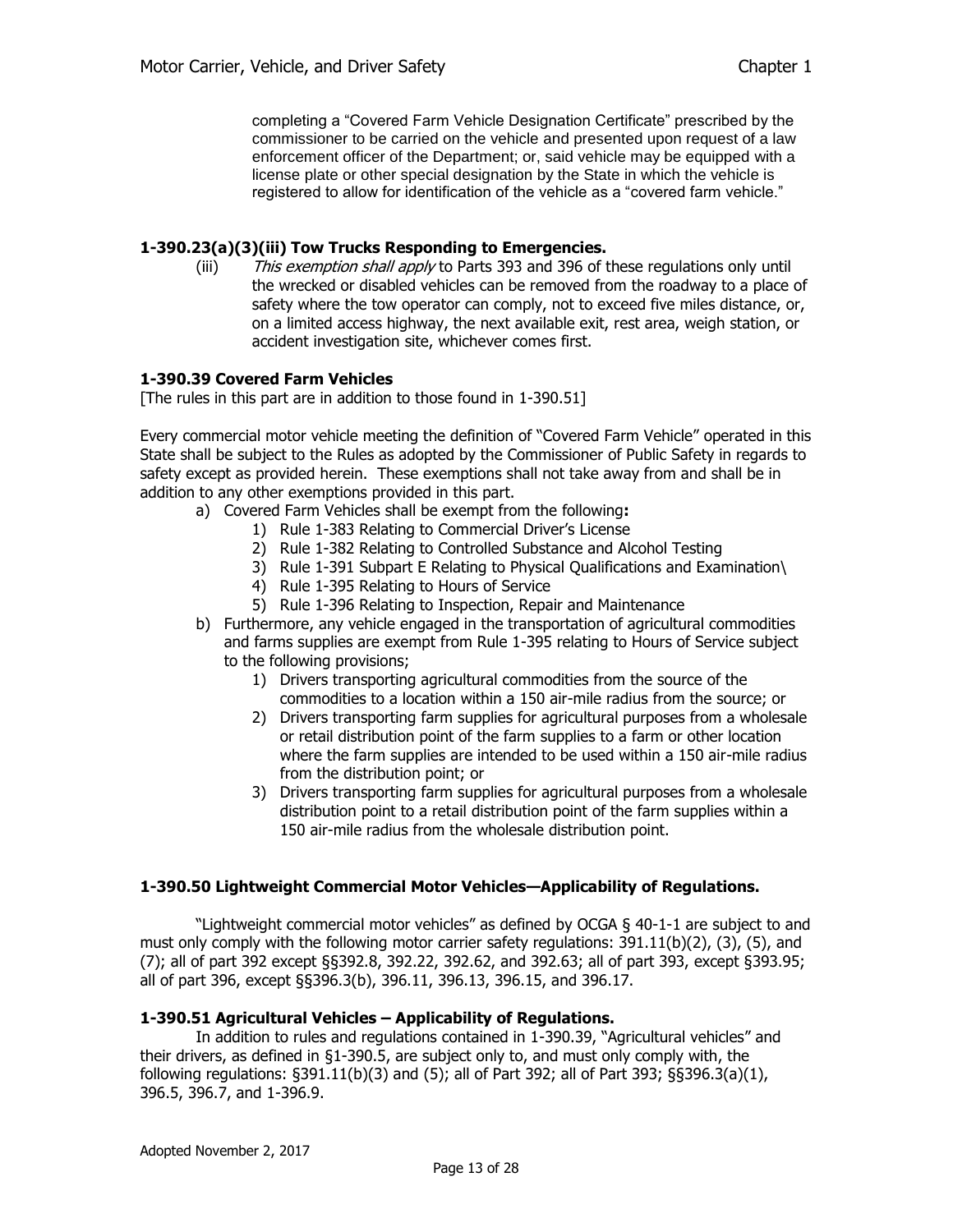## **1-390.52 Volunteer Charitable Organizations – Applicability of Regulations.**

"Volunteer Charitable Organizations" and their drivers, as defined in §1-390.5, are subject only to, and must only comply with, the following regulations: §§391.11(b)(3) and (5); all of Part 392; all of Part 393; §§396.3(a)(1), 396.5, 396.7, and 1-396.9.

#### **1-390.53 Pipeline Welding Trucks – Applicability of Regulations.**

Every commercial motor vehicle meeting the definition of "Pipeline Welding Truck" operated in this State shall be subject to the Rules as adopted by the Commissioner of Public Safety in regards to safety except as provided herein. These exemptions shall not limit and shall be in addition to any other exemptions provided in this part.

Vehicles meeting the definition of a "Pipeline Welding Truck" shall be exempt from the following requirements:

- 1) Registration with the USDOT;
	- 2) Part 390 relating to General Requirements;
	- 3) Part 391 relating to Driver Qualifications;
	- 4) All of Part 393 and 396 relating to Parts and Accessories and Inspection, Repair and Maintenance; and
	- 5) Part 395 relating to Hours of Service.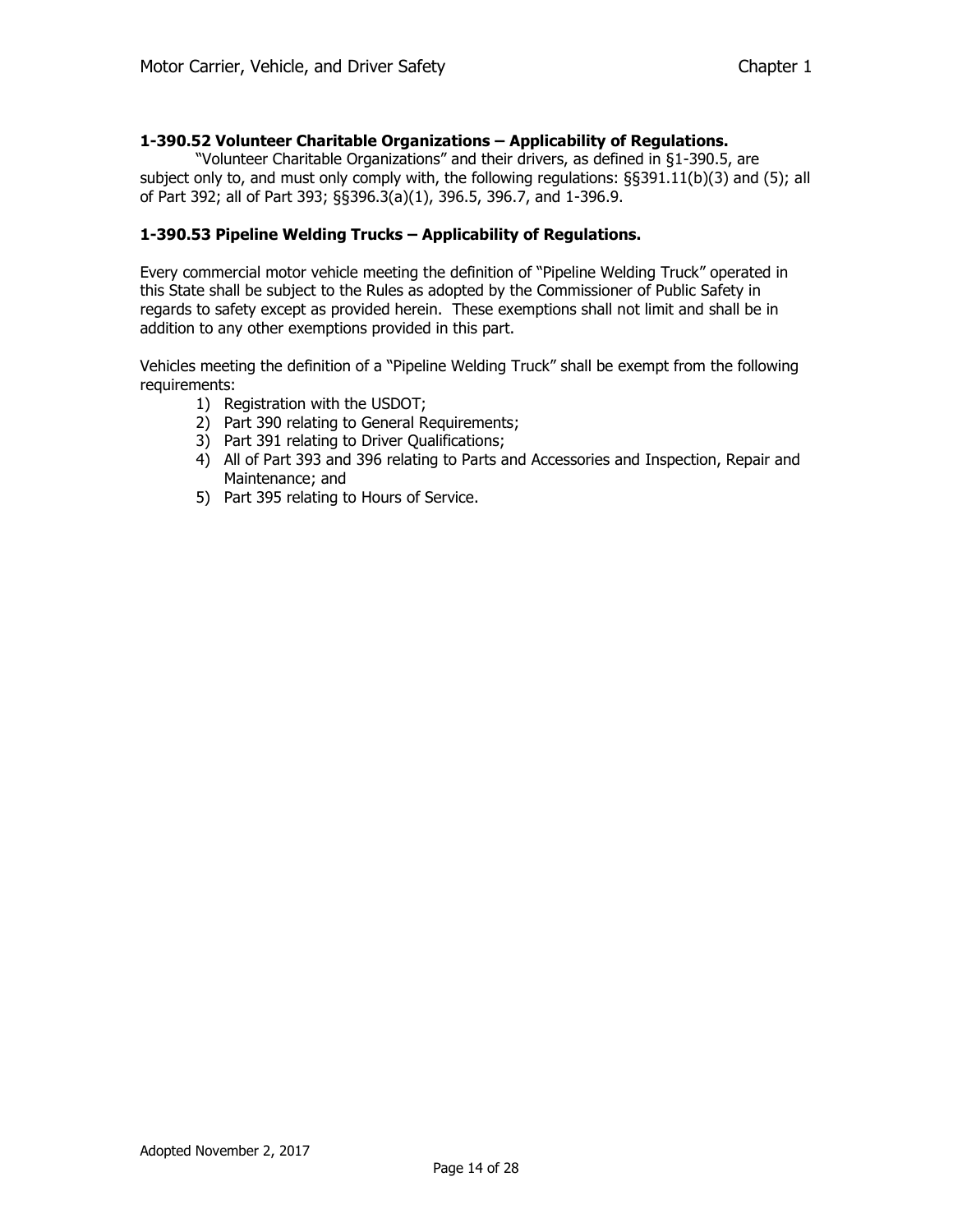### **Qualifications of Drivers**

#### **1-391 Motor Carrier Safety Regulations—Qualifications of Drivers.**

Except as amended by the Department herein, Balance of Rule 1-391, is contained in the Motor Carrier Safety Regulations issued by the Federal Motor Carrier Safety Administration, U.S. Department of Transportation, Title 49 CFR Part 391, and as amended.

### **1-391.2(d) General Exemptions.**

(d) Limited exceptions for intrastate drivers. Drivers of commercial motor vehicles are excepted from the following provisions of Part 391 if the terms and conditions contained herein are met:

(1) §391.41(b)(3), relating to diabetes mellitus;

 $(2)$  §391.41(b) $(8)$ , relating to epilepsy;

(3) §391.41(b)(10), relating to visual acuity, provided the driver has distant visual acuity of at least 20/40 (Snellen) in one eye without corrective lenses or visual acuity of corrected to 20/40 (Snellen) or better with corrective lenses, distant monocular acuity of at least 20/40 (Snellen) in one eye with or without corrective lenses, field of vision of at least 70 degrees in the horizontal meridian in one eye, and the ability to recognize the colors of traffic signals and devices showing standard red, green, and amber.

(4) No driver may be grandfathered under the provisions of this section after March 31, 1993. Provided, however, a driver who is "grandfathered" under the above provisions will remain qualified to operate a commercial motor vehicle under the exceptions provided for in subparagraphs (1), (2), and (3) of this section so long as the driver is physically examined every 24 months and the examining physician determines that the existing medical or physical condition that would render the driver not qualified under the Federal Motor Carrier Safety Regulations has not worsened or another condition has not manifested itself.

## **1-391.43(i) & (j) Medical Examination; Certificate of Physical Examination.**

(i) Any driver authorized to operate a commercial motor vehicle solely in intrastate commerce pursuant to §391.2(f) shall furnish the examining medical examiner with a copy of the medical findings that led to the issuance of the first medical examination which allowed the driver to operate a commercial motor vehicle solely in intrastate commerce.

(j) If a medical examiner determines the driver is qualified to drive only a commercial motor vehicle in intrastate commerce pursuant to §391.2(d), the following statement or other statement identifying the holder as a grandfathered driver shall appear on the medical examiner's certificate: "MEDICALLY UNQUALIFIED UNLESS DRIVING INTRASTATE."

## **1-391.61 Drivers Who Were Regularly Employed Before January 1, 1971, July 1, 1972, and April 1, 1984.**

(a) The provisions of §391.21 (relating to applications for employment), §391.23 (relating to investigations and inquiries), §391.31 and §391.33 (relating to road tests) do not apply to a driver who has been a single-employer driver (as defined in §390.5 of this chapter) of an interstate motor carrier for a continuous period which began before January 1, 1971, as long as he/she continues to be a single-employer driver of that motor carrier.

(b) The qualification file for a driver of a for hire motor carrier engaged solely in intrastate commerce who has been a regularly employed driver of the motor carrier for a continuous period which began before July 1, 1972 must include, as minimum, the following:

(1) The medical examiner's certificate of his/her physical qualification to drive a motor vehicle or a legible copy of the certificate;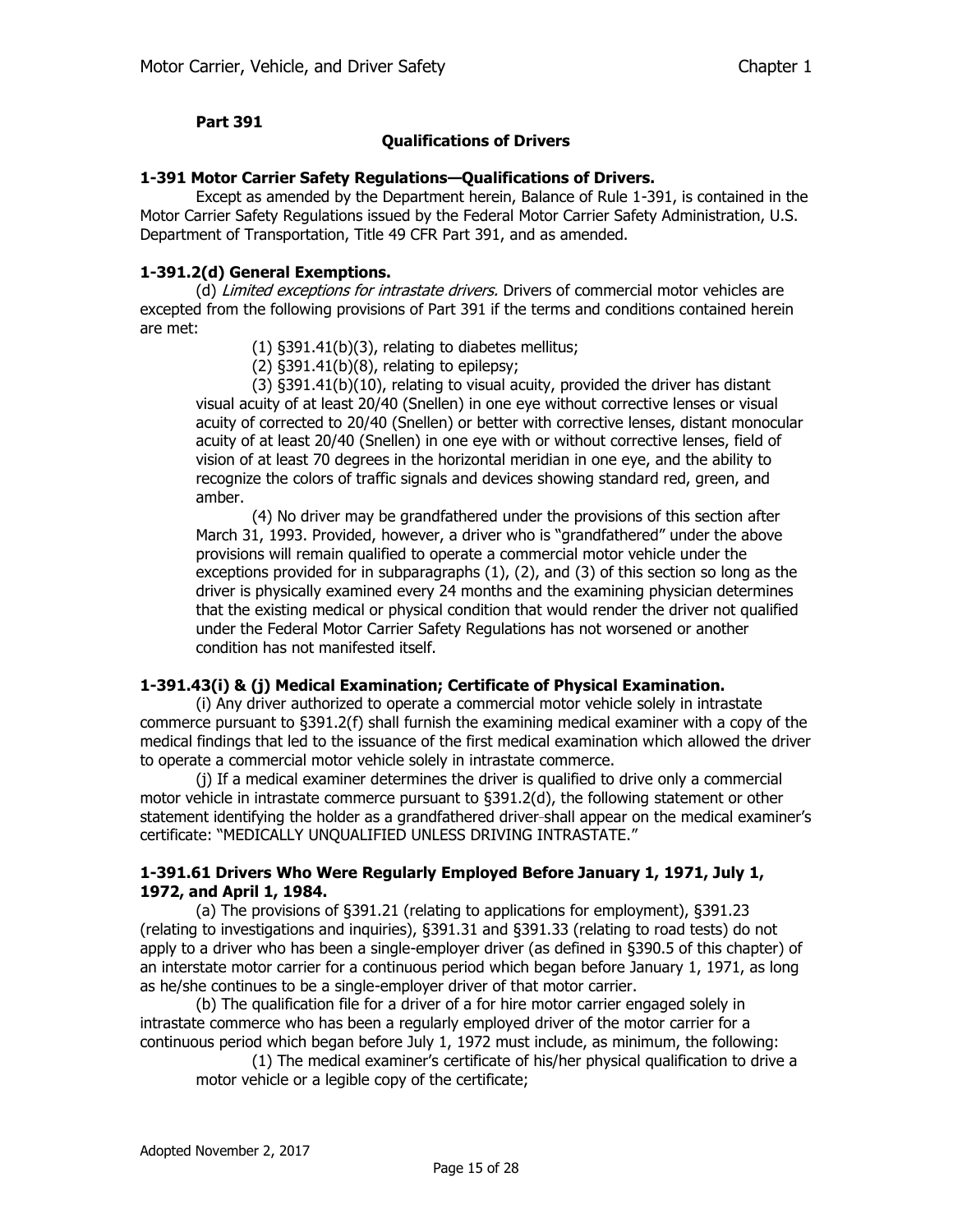(2) The letter granting a waiver of a physical disqualification, if a waiver was issued under §391.49;

(3) The note relating to annual review of the driver's driving record required by §391.25;

(4) The response of each state agency to the driver's record inquiry required by 391.25(a); and,

(5) Any other matter which relates to the driver's qualifications or ability to drive a motor vehicle safely.

(c) The qualification file for a driver of a private carrier engaged solely in intrastate commerce who has been a regularly employed driver of the motor carrier for a continuous period which began before April 1, 1984 must include, as minimum, the documents specified in paragraph (b) of this section.

## **1-391.75 Drivers of Lightweight Commercial Motor Vehicles; Intrastate Drivers.**

The provisions of §391.11(b)(1) (relating to minimum age) do not apply to: A driver of a lightweight commercial motor vehicle as defined in §1-390.5 operated in interstate or intrastate commerce; and a driver of a commercial motor vehicle engaged solely in intrastate commerce. The driver of a motor vehicle described in this section need only be 18 years of age.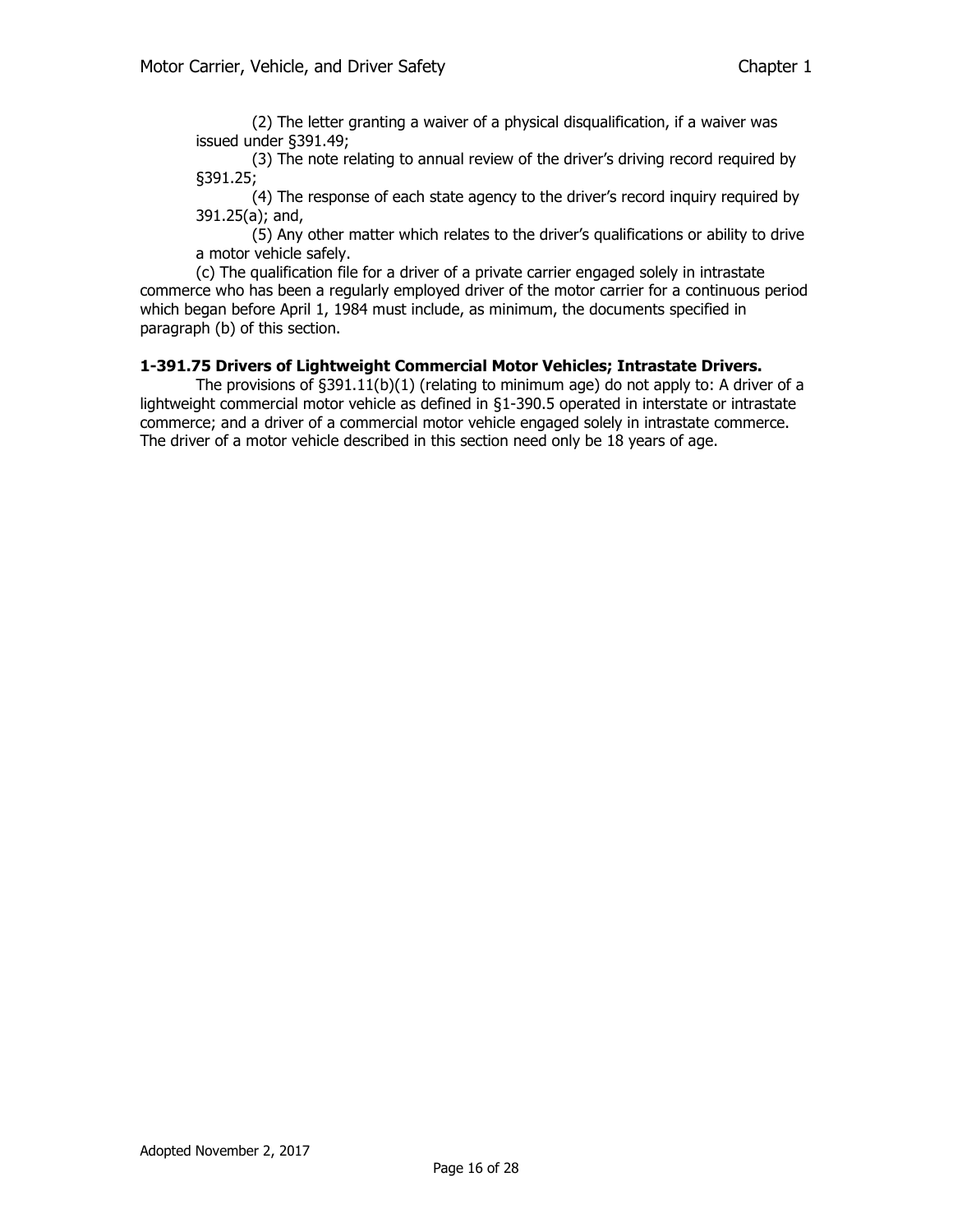#### **Part 392 Driving of Commercial Motor Vehicles**

#### **1-392 Motor Carrier Safety Regulations—Driving of Commercial Motor Vehicles.**

Except as amended by the Department herein, Rule 4-1-392 is contained in Federal Motor Carrier Safety Regulations issued by the Federal Motor Carrier Safety Administration, U.S. Department of Transportation, Title 49 CFR Part 392, and as amended

### **1-392.5(a)(3)(ii) Alcohol Prohibition.**

Unless otherwise prohibited by law, this section does not apply to bus or limousine passengers.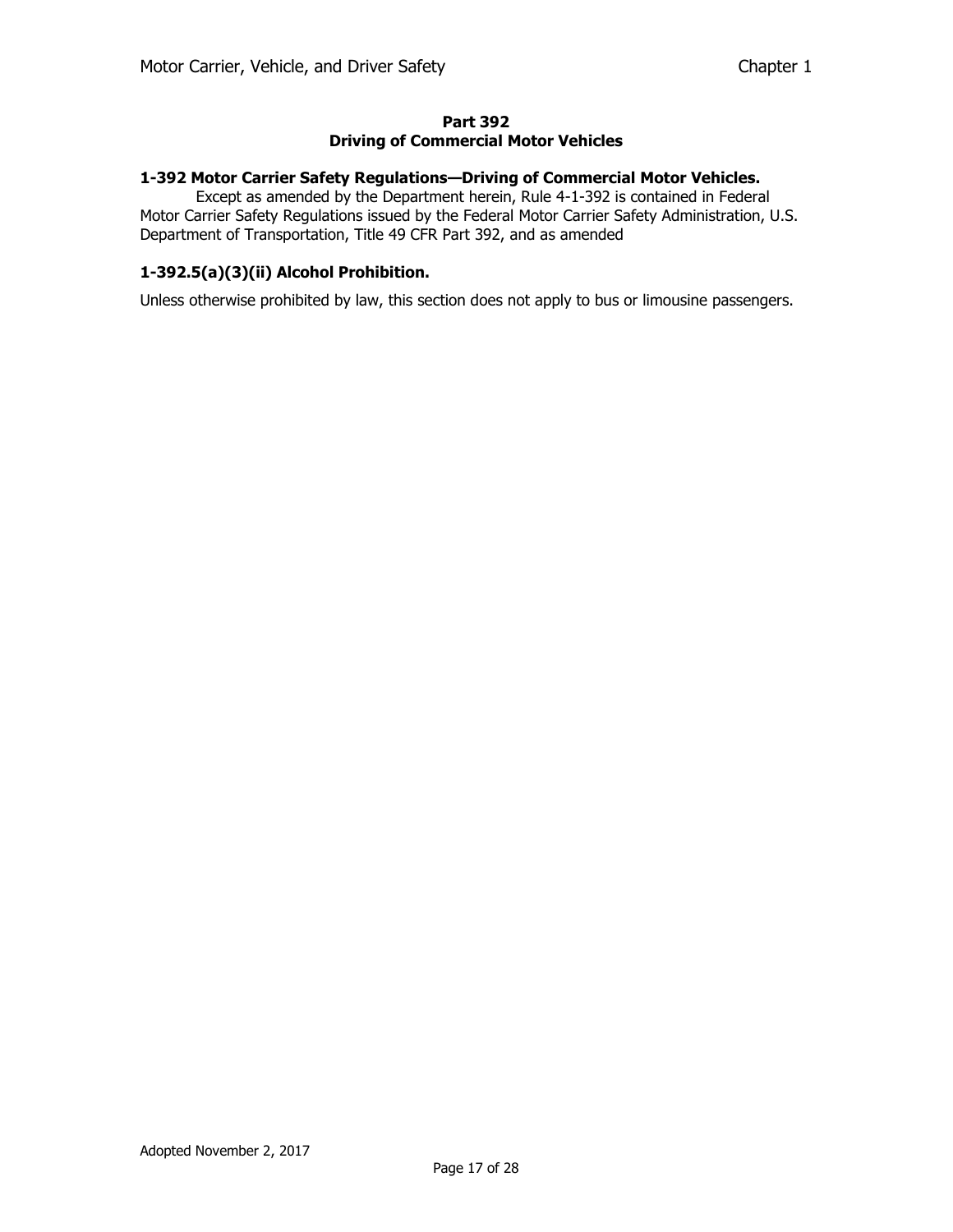## **Parts and Accessories Necessary for Safe Operation**

#### **1-393 Motor Carrier Safety Regulations—Parts and Accessories Necessary for Safe Operation.**

Except as amended by the Department herein, balance of Rule 1-393, is contained in Federal Motor Carrier Safety Regulations issued by the Federal Motor Carrier Safety Administration, U.S. Department of Transportation, contained in Title 49 CFR Part 393, and as amended.

### **1-393.11PL Strobe Lamp or Light-emitting Diode (LED) on the Rear of Projecting Loads.**

(a) Motor vehicles transporting loads of logs, long pulpwood, poles, or posts which extend more than 4 feet beyond the body or bed of such vehicle, shall have securely affixed as close as practical to the end of such projections one amber strobe type lamp or amber LED lamp equipped with a multi-directional type lens so mounted as to be visible from the rear and sides of the projecting load. If the mounting of one strobe lamp or LED lamp cannot be accomplished so as to be visible from both sides and the rear of the projecting load, multiple strobe lamps or LED lamps shall be utilized so as the meet the visibility requirements.

(b) The strobe or LED lamp shall flash a rate of at least 60 flashes per minute and shall be plainly visible from a distance of at least 500 feet to the sides and rear of the projecting load any time of the day or night. The lamp shall be operating at any time of the day or night when the vehicle is operated on any highway or parked on the shoulder or immediately adjacent to the traveled portion of any public roadway.

(c) The use of red marker lamps on projecting loads as enumerated in O.C.G.A. §40-8- 27, being transported on vehicles under the jurisdiction of the Department of Public Safety, are not required if a strobe or LED lamp is utilized as required by this rule.

(d) The projecting load shall also be marked with flag(s) as required by §393.87 of these rules and O.C.G.A. §40-8-27. The flag(s) required by this paragraph shall be a bright red or orange fluorescent color and shall not be less than 18 inches square. The required flag or flags shall be positioned as follows:

(1) if the load is 2 feet wide or less, there shall be a single flag at the extreme rear of the projecting load;

(2) if the load is wider than 2 feet, 2 warning flags shall be placed as far to the rear of the projecting load as practicable to indicate the overall width of the projecting load.

(e) In addition to the requirements of this section and §393.11 above, motor vehicles transporting projecting loads in interstate commerce are required to comply with the Federal Motor Carrier Safety Regulations under Title 49 CFR.

# **1-393.75 Tires**

(i) Commercial motor vehicles traveling on a road declared as limited access due to a declared state of emergency for inclement winter weather conditions shall affix tire chains or other traction devices to each of the outermost drive wheel tires as follows:

> (1) Trucks and truck tractors with 4 or more drive wheels shall affix tire chains to each of the outermost drive wheel tires

> (2) Bus and motor coach operators shall affix tire chains to at least two of the drive wheel tires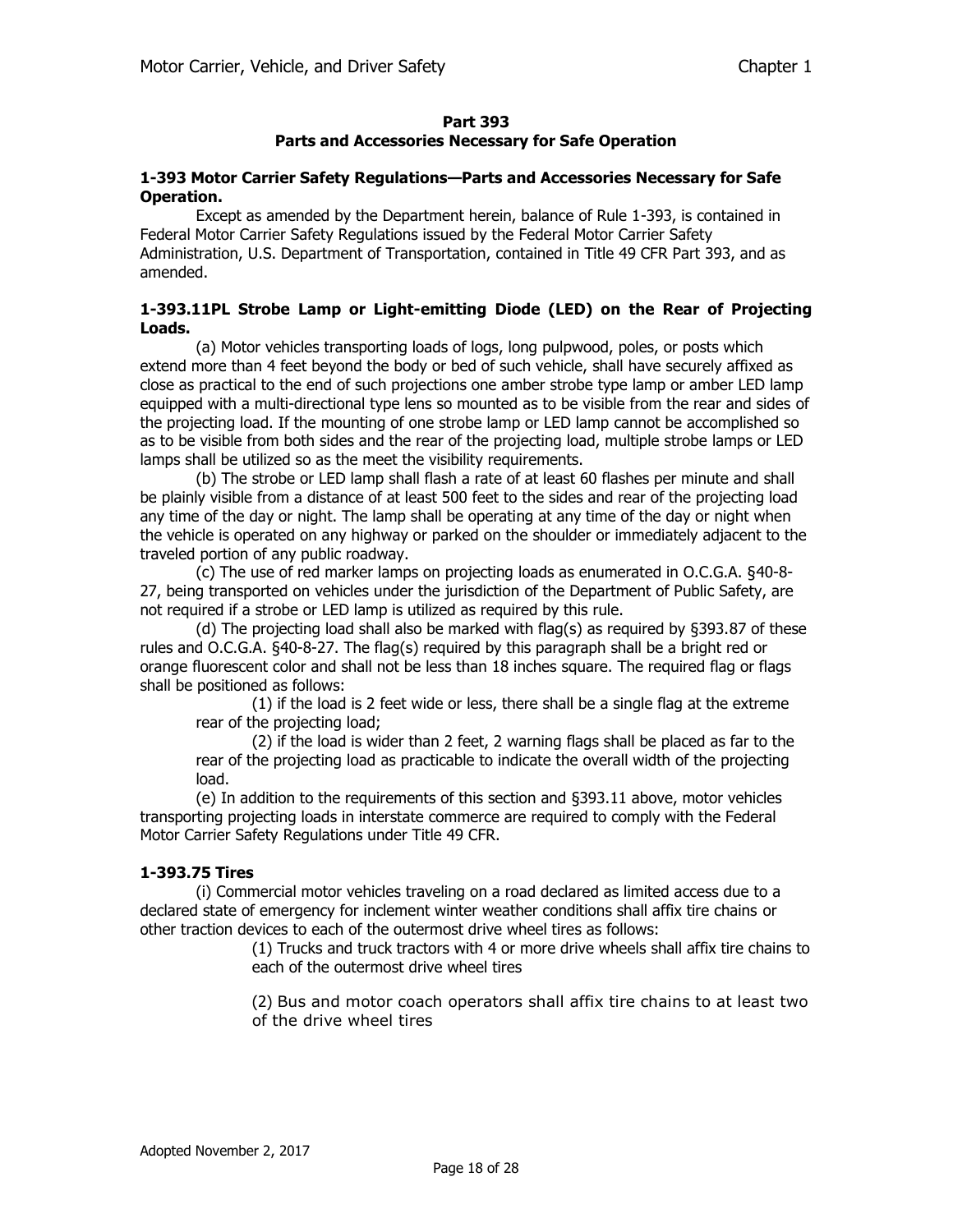## **1-393.95 (g)(2) Restrictions on the use of flame-producing devices.**

(2) Additional restrictions on the use of flame-producing devices. No vehicle transporting unmanufactured forest products may be equipped with or use any flame-producing stopped vehicle warning devices, including, but not limited to, liquid-burning flares, fusees, oil lanterns.

### **1-393.100(e) What occupant protection is required for drivers?**

(e) Occupant protection for drivers transporting log, poles, posts, beams, or articles of cargo of similar shape. In addition to any other requirements of this subpart, vehicles operated in this state while transporting loads of logs, poles, posts, beams, or articles of cargo of similar shape shall be equipped with an occupant protection device (commonly known as a headache rack, header board, header rack, or front end structure) firmly mounted between the cargo and the driver. Such device shall be intended to protect the driver from the forward shifting of such loads in the event of rapid deceleration of the vehicle. The device may be mounted to the frame of the power unit or trailer, shall be installed and maintained in a workmanlike manner, and shall be free of cracks or breaks. The size, strength, and penetration resistance of such occupant protection device shall be the same as described in §393.114. An equivalent device (such as a trailer drop deck or similar device) may substitute for an occupant protection device provided the level of protect is equal to or greater than that provided by this section.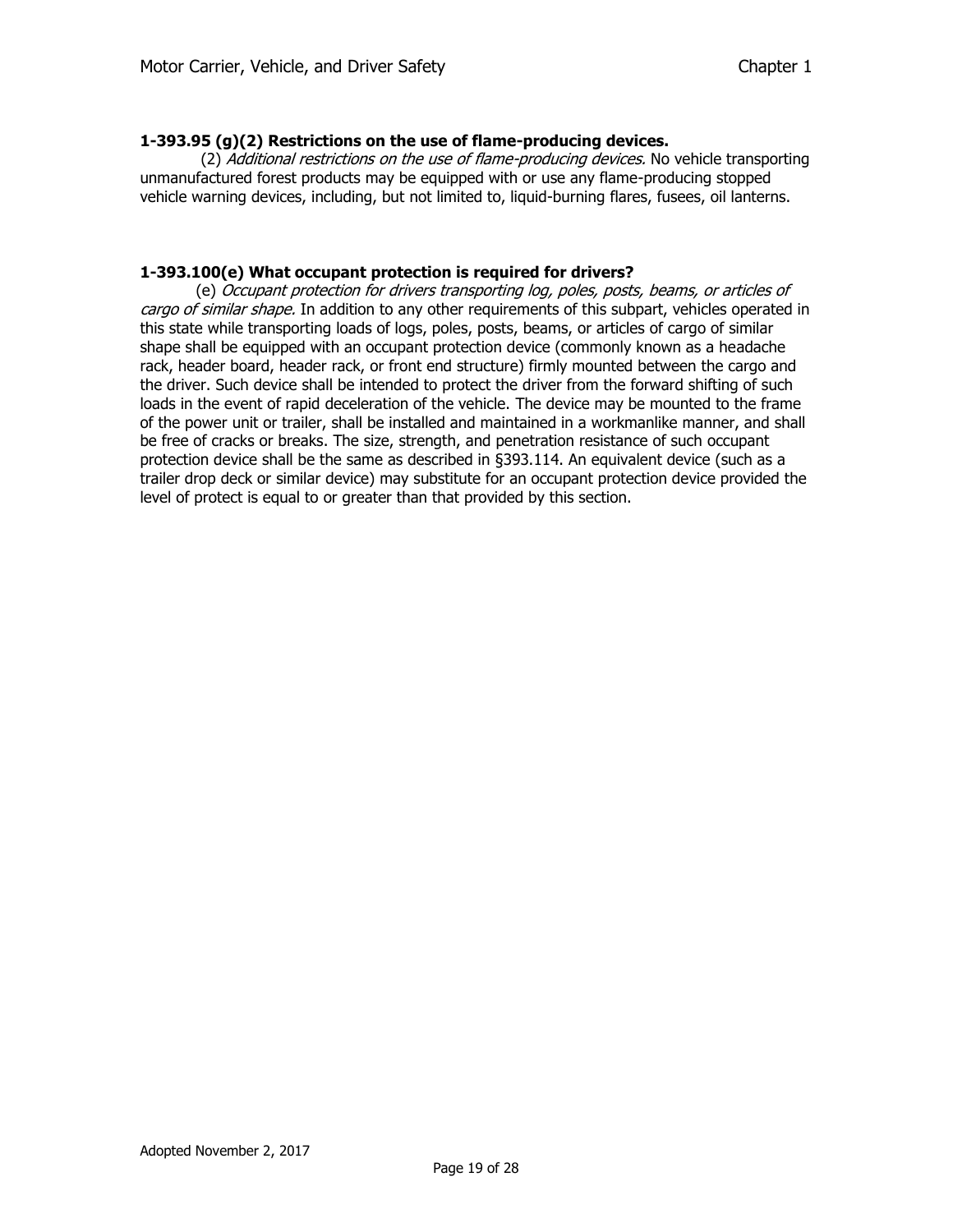### **1-393.116(h) Strength and Positioning of Tiedowns.**

#### (h) Strength and positioning of tiedowns.

(1) Longwood (commonly known as tree-length wood) loaded lengthwise (as described in paragraphs (b)(3) and (f) of this section) shall be secured to the vehicle with two or more tiedowns, spread out and positioned along the length of the load to provide effective securement. The tiedowns must encircle the top of the load and must be attached to the frame or bunk of the vehicle at each end providing downward pull on the load. When two tiedowns are used, each tiedown and tensioning device shall be equal or greater in working load limit (WLL) strength to that of 4" synthetic webbing as described in §393.108 and the aggregate WLL strength of all the tiedown assemblies shall be equal to at least one-sixth the weight of the load of logs.

(2) Double-bunked wood loaded lengthwise (shortwood or longwood) shall be secured to the vehicle with two or more tiedowns per section. The tiedowns shall be spread out and placed near the ends of the section or near the standards to provide effective securement. The tiedowns must encircle the top of the load and must be attached to the frame or bunk of the vehicle at each end providing downward pull on the load. When two tiedowns are used, each tiedown and tensioning device shall be equal or greater in WLL strength to that of 3" synthetic webbing as described in §393.108 and the aggregate WLL strength of the tiedown assemblies shall be equal to at least one-sixth the weight of the section of logs.

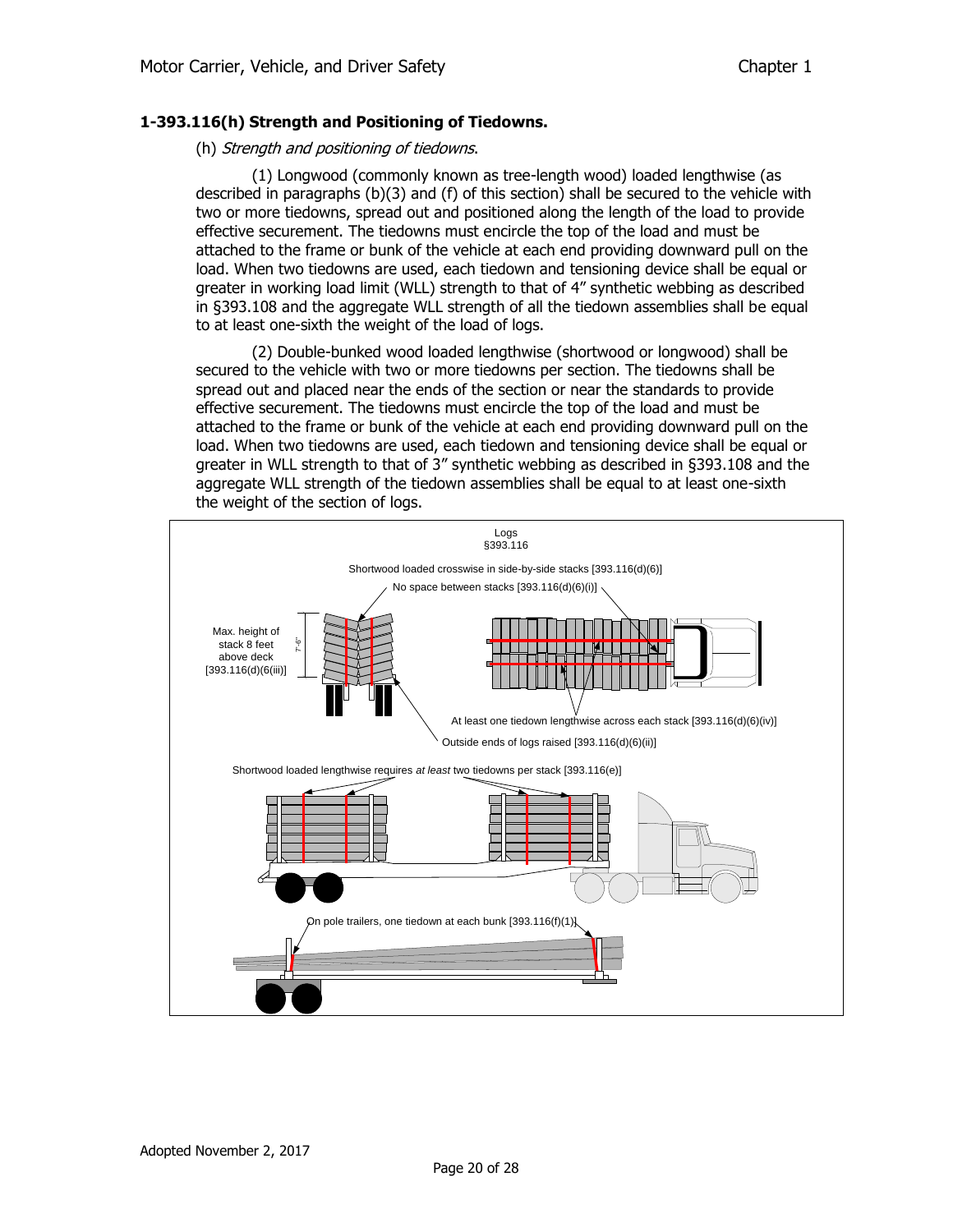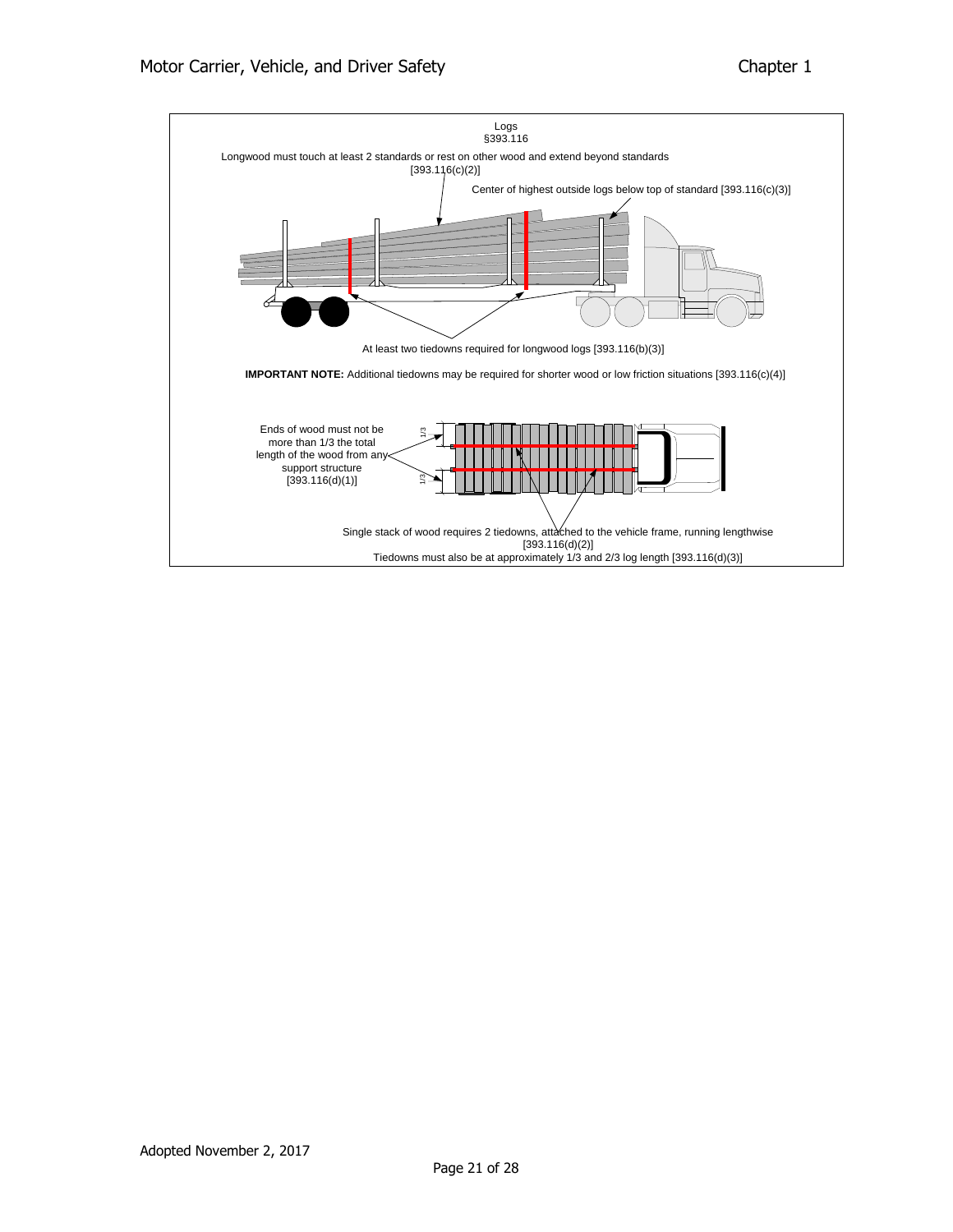

## **1-393.117 What are the requirements for securing sawdust, wood chips, bark, shavings, saw-mill waste, or pine straw?**

Each load of sawdust, wood chips, bark, shavings, saw-mill waste, or pine straw carried in open top trailers must be secured on the top with a tarpaulin or similar cover, which must prevent the loss of cargo in normal transportation. Tarpaulins alone may not be used for side securement, but may be used to supplement other side securement. Furthermore, such loads must meet the applicable general cargo securement rules of §§ 393.100 through 393.114.

## **1-393.220 Tire Covers (wheel flaps; mud flaps).**

Every bus, truck, trailer, semi-trailer, and pole trailer, shall be equipped with suitable metal protectors or substantial flexible flaps on the rearmost wheels to prevent, as far as practicable, such wheels from throwing dirt, gravel, rocks, water or other materials on the windshields of following vehicles. Such protectors or flaps shall have a ground clearance of not more than onehalf the distance from the center of the rearmost axle to the center of the protector or flap under any conditions of loading of the vehicle and shall be at least as wide as the tire or tires they are covering; provided, however, that if any such bus, truck, trailer, semi-trailer, and pole trailer is so designed and constructed that the foregoing requirements are accomplished by means of fenders, body construction, or other enclosures, then no such protectors or flaps shall be Ends of wood must note is an about the more than 1/3 the total<br>
length of the wood from any<br>
support structure<br>
[393.11**7 What are the requinned.**<br> **1-393.117 What are the requinned.**<br> **1-393.117 What are the requinned.**<br>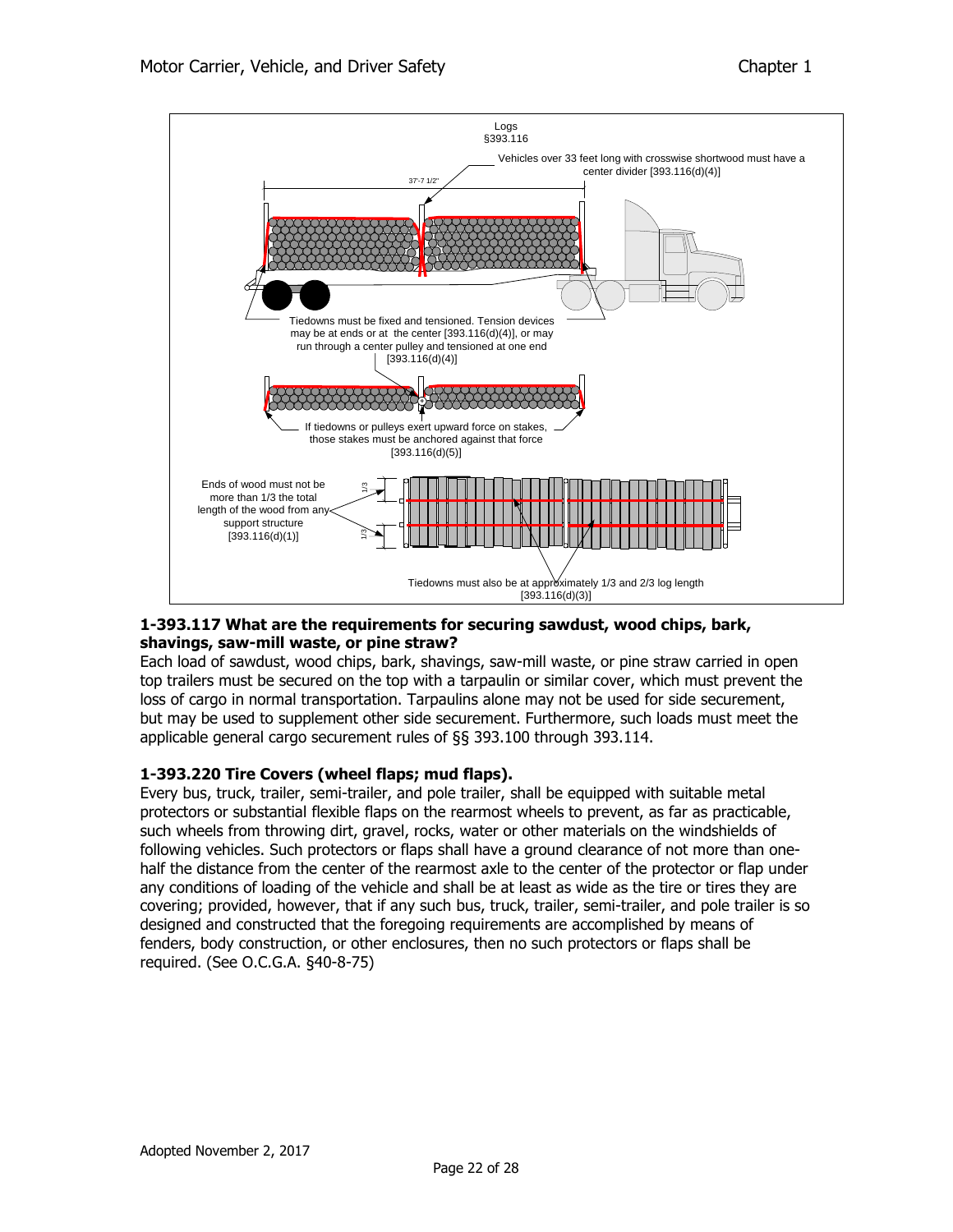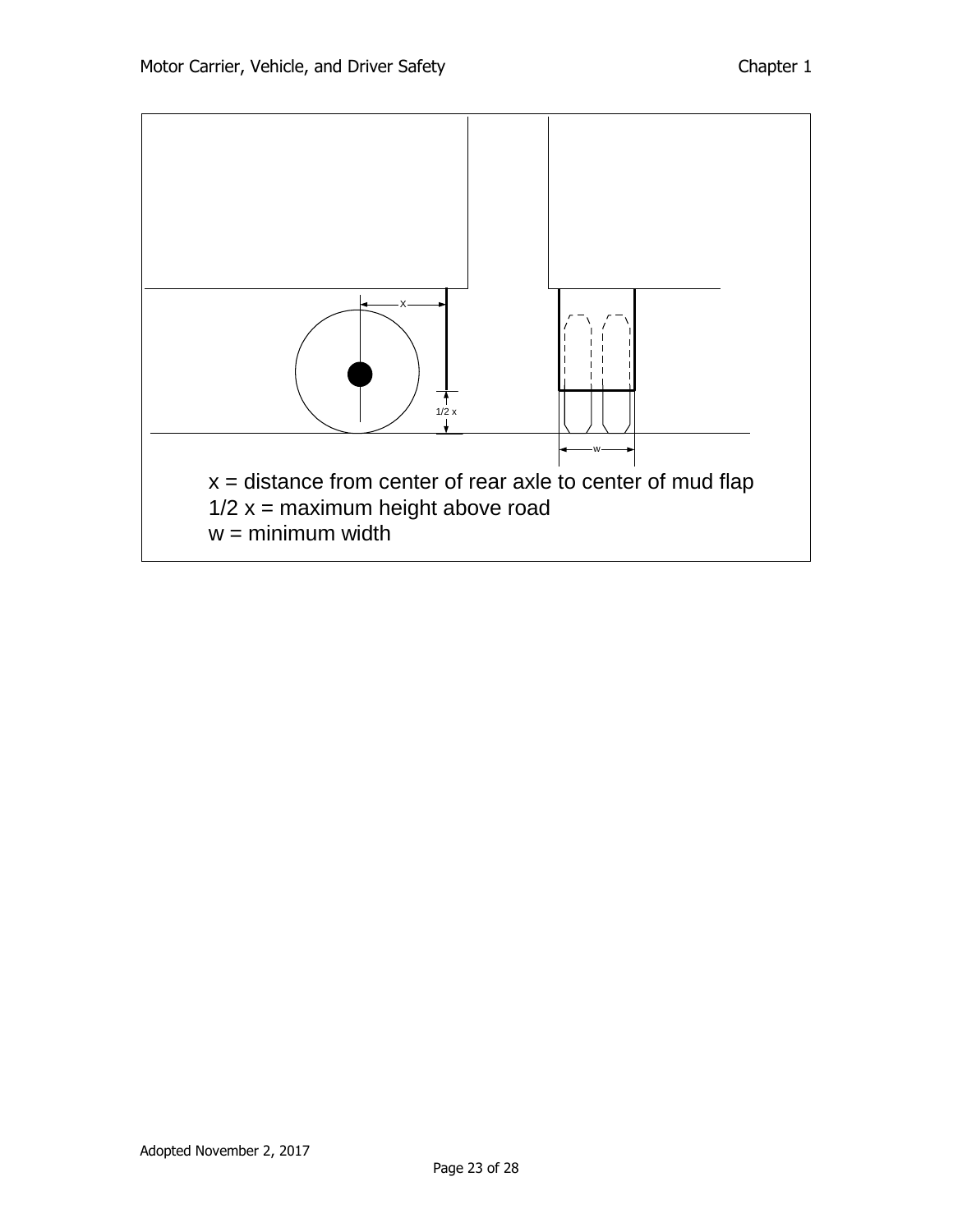## **Part 394 [Reserved]**

## **Part 395 Hours of Service of Drivers**

## **1-395 Motor Carrier Safety Regulations—Hours of Service of Drivers.**

Except as amended by the Department herein, Rule 1-395 is contained in Federal Motor Carrier Safety Regulations issued by the Federal Motor Carrier Safety Administration, U.S. Department of Transportation, Title 49 CFR Part 395, and as amended.

**1-395.1(k)(3)** *Georgia planting and harvesting seasons*. Based on information provided by the Georgia Department of Agriculture, the Department finds that the planting and harvesting seasons for Georgia cover 365 days each year.

# **1-395.8(a)**

(a)(1) Except for a private motor carrier of passengers (nonbusiness), as defined in § 390.5 of this subchapter, a motor carrier subject to the requirements of this part must require each driver used by the motor carrier to record the driver's duty status for each 24-hour period using the method prescribed in paragraphs  $(a)(1)(i)$  through (iv) of this section, as applicable.

(i) Subject to paragraphs (a)(1)(ii) and (iii) of this section, a motor carrier operating commercial motor vehicles must install and require each of its drivers to use an ELD to record the driver's duty status in accordance with subpart B of this part no later than December 18, 2017. However, a motor carrier operating solely in intrastate commerce must install and require each of its drivers to use an ELD no later than a compliance date of January 1, 2019.

(ii) A motor carrier that installs and requires a driver to use an automatic onboard recording device in accordance with § 395.15 before December 18, 2017 may continue to use the compliant automatic on-board recording device no later than December 16, 2019.

(iii) In the event of a change or changes to the effective date of the ELD Final Rule as published in the Federal Register, the compliance date for intrastate carriers established by subparagraph (i) of this paragraph may be extended, but in no case will the compliance date exceed 3 years from the effective date of the Final Rule as published in the Federal Register.

## **1-395.341** Hours of Service--Temporary Variance; Intrastate Motor Carriers

(a) Based on the Hours of Service variance authorized in Title 49, CFR, § 350.341 (e) for intrastate motor carriers, during the period December 15, 2014 to February 15, 2015, or during certain other periods specified through Administrative Order of the Commissioner of Public Safety**,** drivers and motor carriers operating commercial motor vehicles solely in intrastate commerce (Georgia only) are authorized to vary the Hours of Service limitations only to the following extent:

(1) A driver may drive a maximum of 12 hours, provided such driver has not been on duty for more than 16 hours;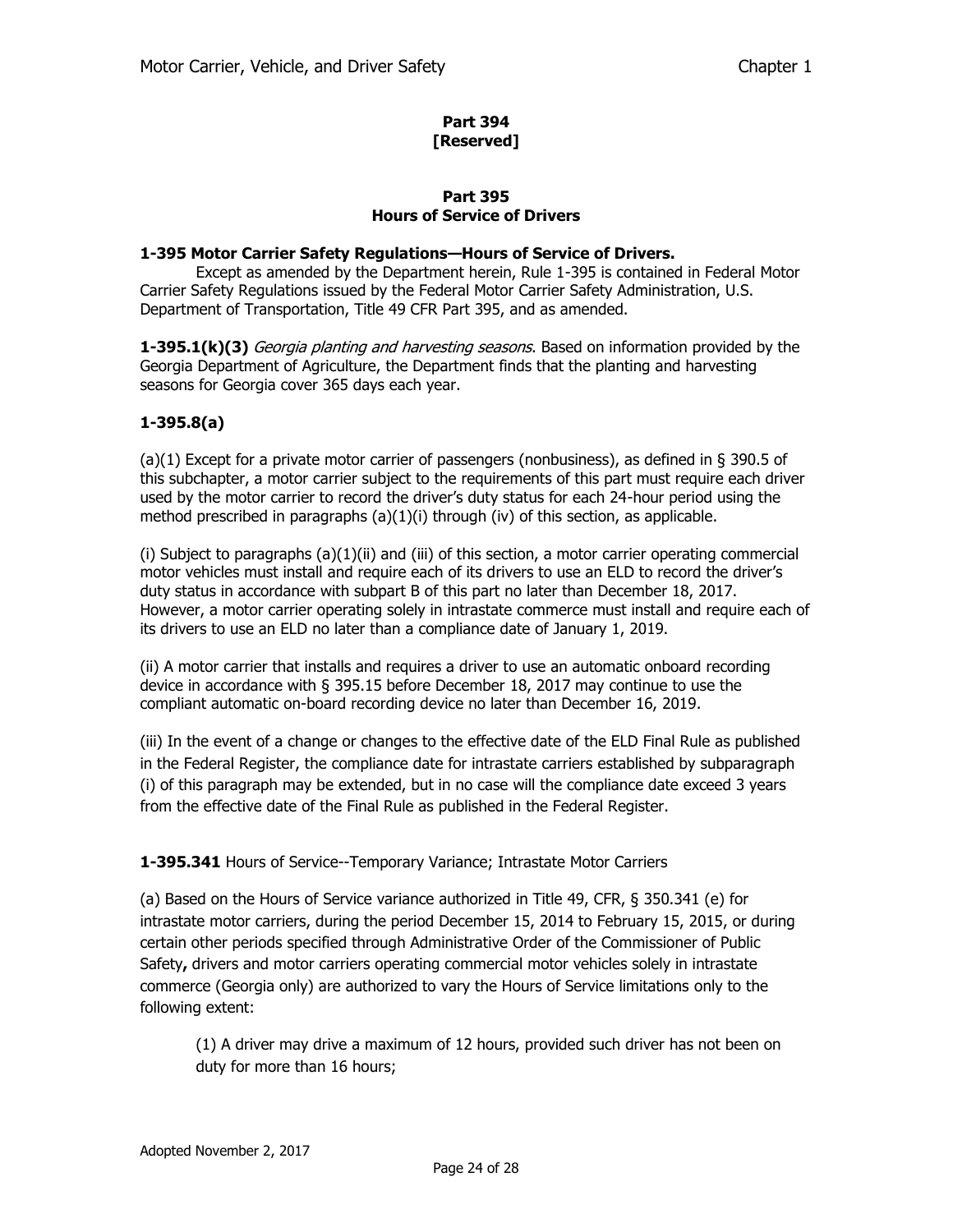(2) Respective of a driver's normal work week, a driver may not drive after having been on duty 70 hours in 7 consecutive days or 80 hours in 8 consecutive days.

Note: All other Records of Duty Status and Hours of Service requirements specified in state and federal law remain in full force and effect.

(b) This variance does not apply to:

(1) The transportation of hazardous materials (as defined by O.C.G.A. § 40-1-1), requiring a placard;

(2) The operation of vehicles designed or used to transport 16 or more people, including the driver;

(3) The operation of vehicles in interstate commerce, including the transportation of interstate freight or property.

(4) Drivers or motor carriers who exceed the Hours of Service variance provided herein.

(c) The Commissioner of Public Safety may rescind this Rule and any associated orders at any time to protect life, health, or safety.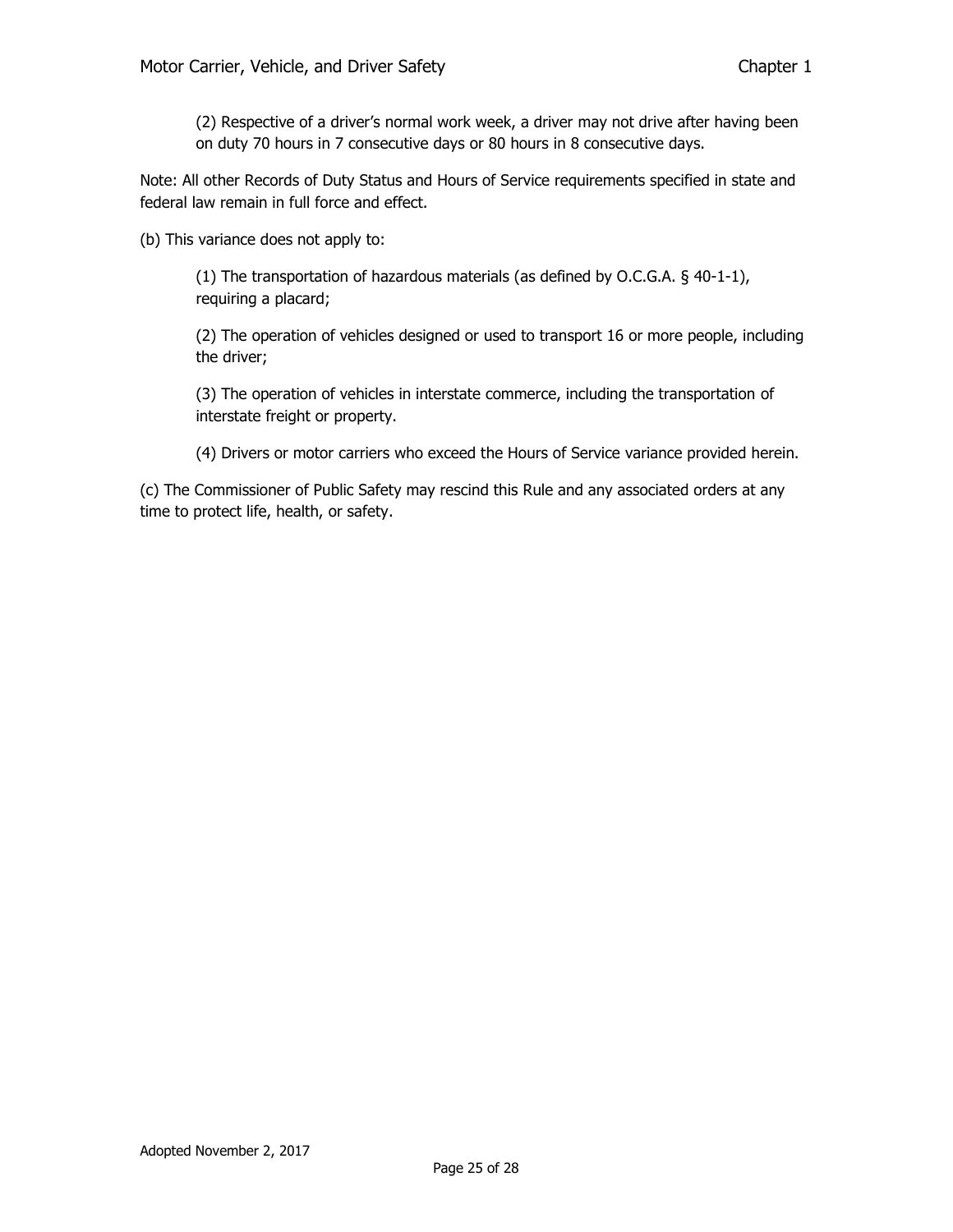#### **Inspection, Repair, and Maintenance**

#### **1-396 Motor Carrier Safety Regulations—Inspection, Repair, and Maintenance**.

Except as amended by the Department herein, balance of Rule 1-396 is contained in Federal Motor Carrier Safety Regulations issued by the Federal Motor Carrier Safety Administration, U.S. Department of Transportation, Title 49 CFR Part 396, and as amended.

#### **1-396.9 Inspection of Motor Vehicles in Operation.**

(a) (1) Personnel authorized to perform inspections. Every Law Enforcement Officer of the Department or other persons designated by the Department are authorized to stop, enter upon, and perform inspections of motor carrier's vehicles in operation and intermodal equipment in operation; said personnel are further authorized to examine vehicles, including, but not limited to, cargo and compartments where cargo or equipment and supplies may be carried, driver's compartments and sleeper berths, and to examine documents normally carried onboard such vehicles, including but not limited to, driver qualification and training documents, driver's licenses, records of duty status, hours of service records, inspection reports, shipping documents, receipts, leases, permits, vehicle registrations, and insurance documents. This authority extends to all stations, garages, offices, vehicles and their compartments, and all records kept or required to be kept.

(2) Certified law enforcement officers of the Department who are designated by the commissioner to perform Regulatory Compliance Inspections as outlined in O.C.G.A. 40-1-8, shall follow and adhere to procedures as outlined in the North American Standard Vehicle Inspection Procedures published by the Commercial Vehicle Safety Alliance related to the level of inspection being performed. All officers, agents and employees of a motor carrier shall comply with all reasonable and lawful request of officers in the performance of their official duties to include inspection of required registrations, inspection and examination of required records and operation of vehicle controls.

(b) Prescribed inspection report. The Driver Vehicle Inspection Report shall be used to record results of motor vehicle inspections and intermodal equipment inspections conducted by authorized personnel. In addition to or in place of written documents, inspections may be recorded in electronic form.

(c) Motor vehicles, intermodal equipment, drivers, and cargo declared "out of service."

(1) The Department has established the North American Standard Out-of-Service Criteria published (and as may be amended from time to time) by the Commercial Vehicle Safety Alliance as the uniform "out of service" criteria for placing unsafe vehicles, intermodal equipment, drivers, and cargo out of service. An "out of service" sticker shall be used to mark vehicles and intermodal equipment out of service. Authorized personnel shall declare and mark "out of service" any vehicle or intermodal equipment which by reason of its mechanical conditions or loading would likely cause an accident or breakdown. Authorized personnel are further authorized to declare "out of service" any driver who violates or any motor carrier operation found to be in violation of an out of service order or that otherwise fails to comply with "out of service" criteria established pursuant to Parts 107, 130, 171-185, 365, 382, 383, 385, 386, 387, and 390-397.

(2) No motor carrier shall require or permit any person to operate any vehicle or intermodal equipment declared and marked "out of service" until all repairs required by the "out of service" notice have been satisfactorily completed. No driver declared "out of service" pursuant to criteria established under this section shall drive a vehicle, until the condition that caused the "out of service" action has been remedied and the conditions set forth in the "out of service" notice have been met. No cargo declared "out of service" pursuant to criteria established under this section shall be moved until the condition that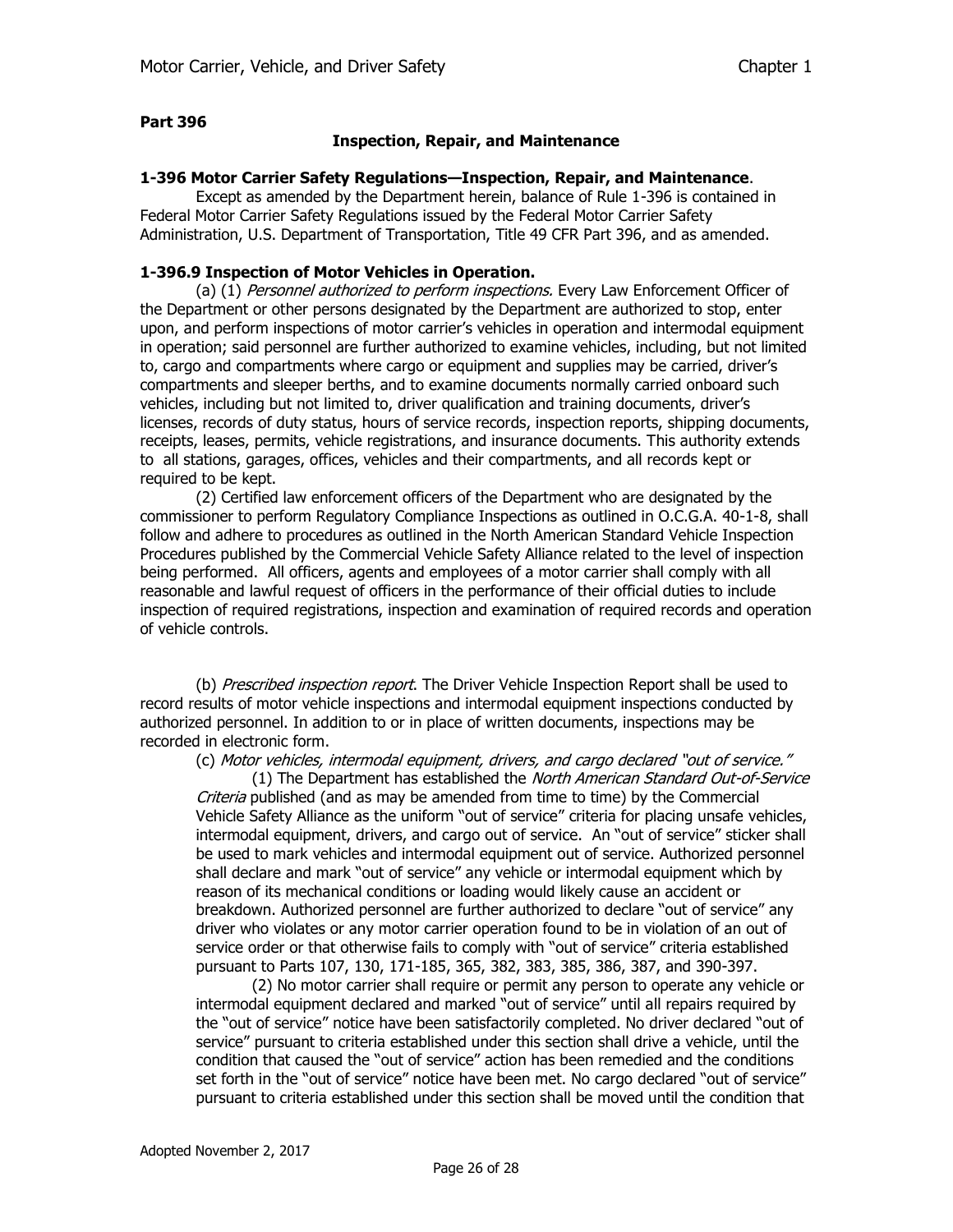caused the "out of service" action has been remedied and the conditions set forth in the "out of service" notice have been met. The term "operate" as used in this section shall include towing the vehicle, except that vehicles marked "out of service" may be towed away by means of a vehicle using a crane or hoist (commonly referred to as a wrecker). A vehicle combination consisting of an emergency towing vehicle and an "out of service" vehicle shall not be operated unless such combination meets the performance requirements of this Chapter except for those conditions noted on the Driver Vehicle Inspection Report. Hazardous materials cargo declared "out of service" may be allowed to be moved to the nearest facility with equipment and personnel capable of handling such materials.

(3) No person shall remove the "out of service" vehicle sticker from any motor vehicle prior to completion of all repairs required by the "out of service" notice.

(4) A motor carrier found to be operating after the motor carrier's operations have been declared out of service shall not continue on the current trip until conditions set forth by the Federal Motor Carrier Safety Administration are met.

(5) Violations or defects noted on the Driver Vehicle Inspection Report which do not render the driver, vehicle, intermodal equipment, or cargo "out of service" shall be repaired or corrected as soon as possible, but in any case before the vehicle, intermodal equipment, driver, or cargo is dispatched or sent on another trip. (d) Motor Carrier or intermodal equipment provider disposition.

(1) The driver of any vehicle, including a driver transporting intermodal equipment, receiving an inspection report shall deliver it to both the motor carrier operating the vehicle and the intermodal equipment provider upon his or her arrival at the next terminal or facility. If the driver is not scheduled to arrive at a terminal or facility of the motor carrier operating the vehicle or at a facility of the intermodal equipment provider within 24 hours, the driver shall immediately mail, fax, or otherwise transmit the report to the motor carrier and intermodal equipment provider.

(2) Motor carriers and intermodal equipment providers shall examine the report. Violations or defects noted thereon shall be corrected. Repairs of items of vehicles or intermodal equipment placed out-of-service are also to be documented in the maintenance records for such equipment. (3) Within 15 days following the date of the inspection, the motor carrier or intermodal equipment provider shall—

(i) Certify that all violations noted have been corrected by completing the "Signature of Carrier/Intermodal Equipment Provider Official, Title and "Date Signed" portions of the form;

(ii) When applicable, have the repairer complete the "Signature of Repairer," "Facility," and "Date" portions of the report; and

(iii) Return the completed inspection form to the Department at the address indicated on the report and retain a copy at the motor carrier's principal place of business, at the intermodal equipment provider's principal place of business, or where the vehicle is housed for 12 months from the date of the inspection.

(e) Penalties. Violation of an "out of service" order, or false, fraudulent, or misleading statements regarding correction of the driver, vehicle, intermodal equipment, or cargo defects may subject the driver, carrier, intermodal equipment provider, and repairer, to civil and criminal penalties as provided by law.